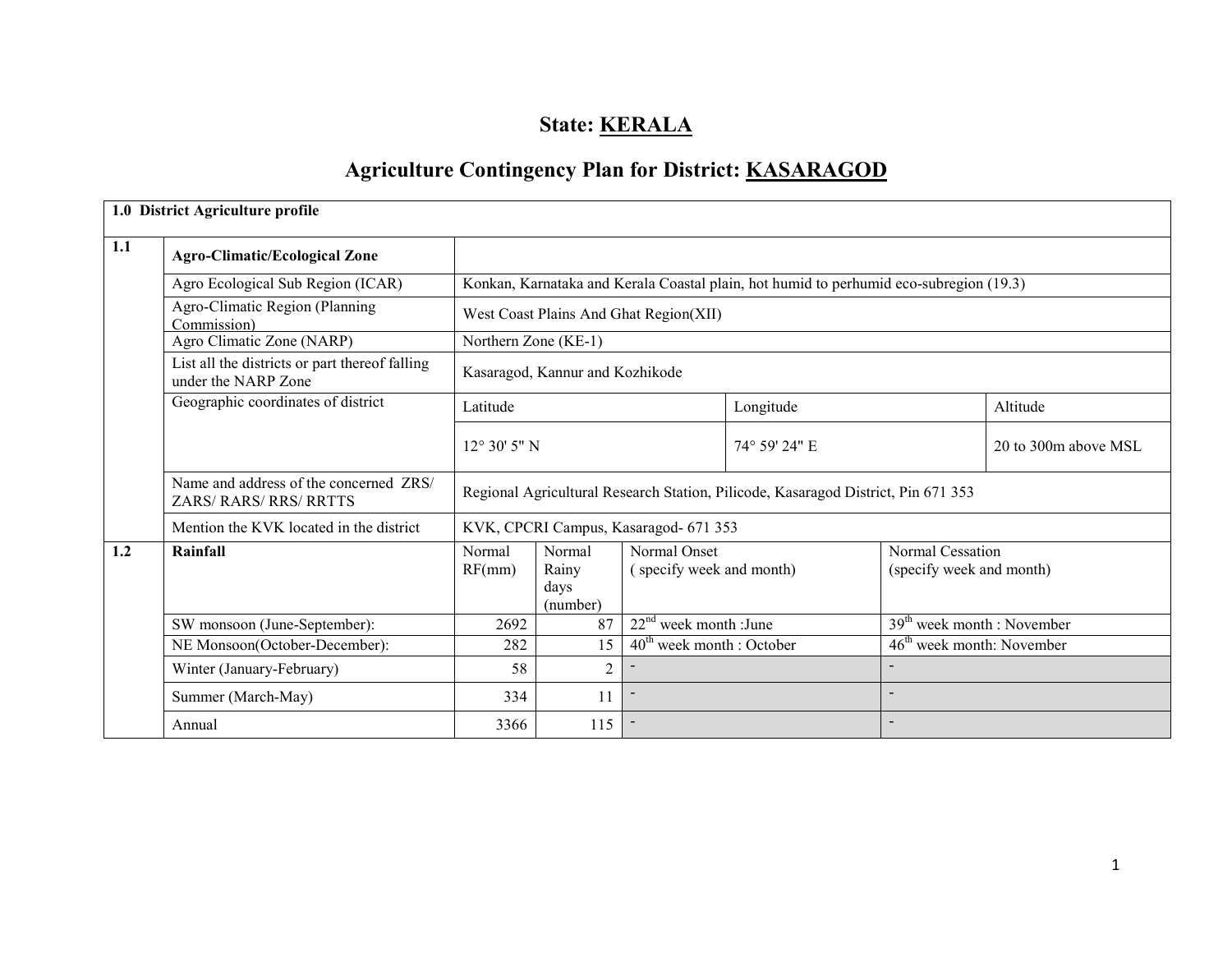| 1.3 | <b>Land use</b><br>pattern of the<br>district (latest<br>statistics) | Geographical<br>area | $\blacksquare$<br>Forest area | Land under<br>non-<br>agricultural use | Permanent<br>pastures | Cultivable<br>wasteland | Land under<br>Misc. tree<br>crops and<br>groves | Barren and<br>uncultivable<br>land | Current<br>fallows | Other<br>fallows |
|-----|----------------------------------------------------------------------|----------------------|-------------------------------|----------------------------------------|-----------------------|-------------------------|-------------------------------------------------|------------------------------------|--------------------|------------------|
|     | Area (Lakh ha)                                                       | 199.1                | 5.6                           | 28.6                                   | 0.01                  | 12.4                    | 0.02                                            | 8.8                                | 2.4                | $\overline{a}$   |

| 1.4 | Major Soils (common names like shallow | Area ('000 ha) $\vert$ | Percent (%) of total    |
|-----|----------------------------------------|------------------------|-------------------------|
|     | red soils etc.,)                       |                        |                         |
|     | Red Soils                              | 146.7                  | 74.8                    |
|     | <b>Alluvial Soils</b>                  | 16.5                   | 8.4                     |
|     | Sandy Soil                             | $17.9$ 9.1             |                         |
|     | Sandy loam Soils                       | 14.9                   | 7.6                     |
|     | Others (specify):                      |                        |                         |
| 1.5 | <b>Agricultural land use</b>           | Area ('000 ha)         | Cropping intensity $\%$ |
|     | Net sown area                          | 136.3                  | 106.4                   |
|     | Area sown more than once               | 8.8                    |                         |
|     | Gross cropped area                     | 145.1                  |                         |

| 1.6 | Irrigation                   | Area ('000 ha)           |                                    |  |  |  |  |  |  |
|-----|------------------------------|--------------------------|------------------------------------|--|--|--|--|--|--|
|     | Net irrigated area           | 49.5                     |                                    |  |  |  |  |  |  |
|     | Gross irrigated area         | 53.8                     |                                    |  |  |  |  |  |  |
|     | Rainfed area                 | 86.8                     |                                    |  |  |  |  |  |  |
|     | <b>Sources of Irrigation</b> | Area ('000 ha)           | Percentage of total irrigated area |  |  |  |  |  |  |
|     | Canals                       | 1.5                      | 2.9                                |  |  |  |  |  |  |
|     | Tanks                        | 12.0                     | 24.2                               |  |  |  |  |  |  |
|     | Open wells                   | 25.4                     | 51.4                               |  |  |  |  |  |  |
|     | Bore wells                   | 4.6                      | 9.3                                |  |  |  |  |  |  |
|     | Lift irrigation              | $\overline{\phantom{a}}$ | $\overline{\phantom{a}}$           |  |  |  |  |  |  |
|     | Micro-irrigation             | 0.3                      | 0.6                                |  |  |  |  |  |  |
|     | Other sources                | 5.7                      | 11.5                               |  |  |  |  |  |  |
|     | Total Irrigated Area         | 49.5                     |                                    |  |  |  |  |  |  |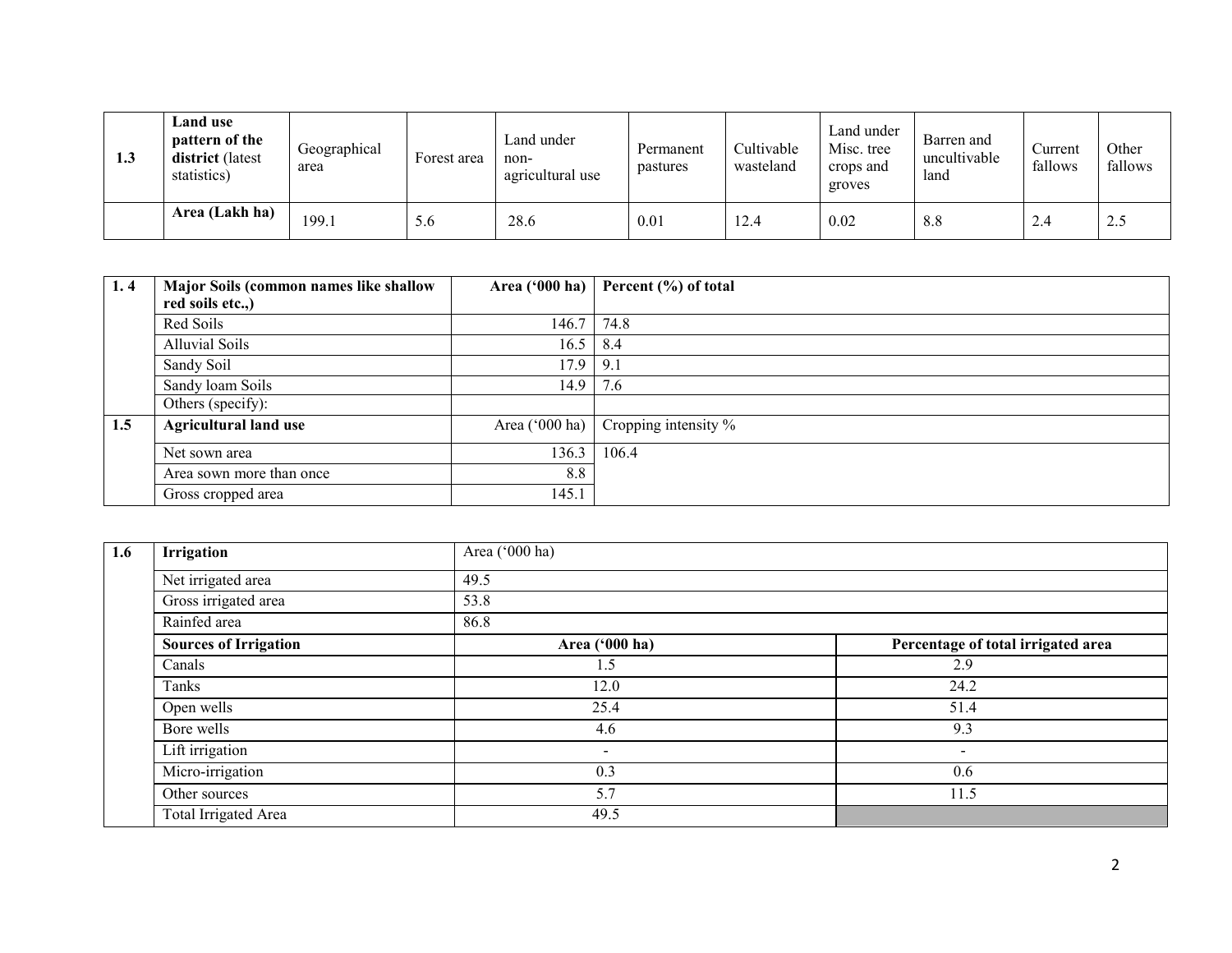| Pump sets                                                                                                  |                          |                                     |  |  |
|------------------------------------------------------------------------------------------------------------|--------------------------|-------------------------------------|--|--|
| No. of Tractors                                                                                            |                          |                                     |  |  |
| Groundwater availability and use* (Data<br>source: State/Central Ground water<br><b>Department /Board)</b> | No. of blocks/<br>Tehsil | $(\%)$ area                         |  |  |
| Over exploited                                                                                             |                          | 21.5 Kasaragod Block                |  |  |
| Critical                                                                                                   | nil                      |                                     |  |  |
| Semi-critical                                                                                              | ◠                        | 56.6 Kanhangad + Manjeswaram Blocks |  |  |
| Safe                                                                                                       |                          | 21.8 Neeleswaram Block              |  |  |
| Wastewater availability and use                                                                            | nil                      |                                     |  |  |
| Ground water quality                                                                                       | Good                     |                                     |  |  |
| *over-exploited: groundwater utilization > 100%; critical: 90-100%; semi-critical: 70-90%; safe: <70%      |                          |                                     |  |  |

#### 1.7 Area under major field crops & horticulture etc. (2008-09) 2007-08

| 1.7 | <b>Major Field Crops cultivated</b> |              | Area ('000 ha)    |                  |                   |               |              |  |  |  |
|-----|-------------------------------------|--------------|-------------------|------------------|-------------------|---------------|--------------|--|--|--|
|     |                                     | Kharif       |                   |                  | Rabi              | <b>Summer</b> | <b>Total</b> |  |  |  |
|     |                                     | Irrigated    | Rainfed           | <b>Irrigated</b> | Rainfed           |               |              |  |  |  |
|     | Rice                                | 0.2          | 2.8               | 1.9              | $0.0\,$           | 0.2           | 5.2          |  |  |  |
|     | Pulses                              | $\text{NIL}$ | <b>NIL</b>        | NIL              | 0.05              | 0.04          |              |  |  |  |
|     | <b>Horticulture crops - Fruits</b>  |              | <b>Total area</b> |                  |                   |               |              |  |  |  |
|     | Jack                                |              |                   |                  | 2.2               |               |              |  |  |  |
|     | Mango                               |              | 2.3               |                  |                   |               |              |  |  |  |
|     | Banana                              | 2.8          |                   |                  |                   |               |              |  |  |  |
|     | Pineapple                           | 0.1          |                   |                  |                   |               |              |  |  |  |
|     | Papaya                              |              |                   |                  | 0.7               |               |              |  |  |  |
|     | Tamarind                            |              |                   |                  | 0.1               |               |              |  |  |  |
|     | Horticultural crops - Vegetables    |              |                   |                  | <b>Total area</b> |               |              |  |  |  |
|     | Drumstick                           | 0.4          |                   |                  |                   |               |              |  |  |  |
|     | Amaranthus                          | 0.05         |                   |                  |                   |               |              |  |  |  |
|     | Bitter gourd                        | 0.03         |                   |                  |                   |               |              |  |  |  |
|     | Snake gourd                         |              |                   |                  | 0.01              |               |              |  |  |  |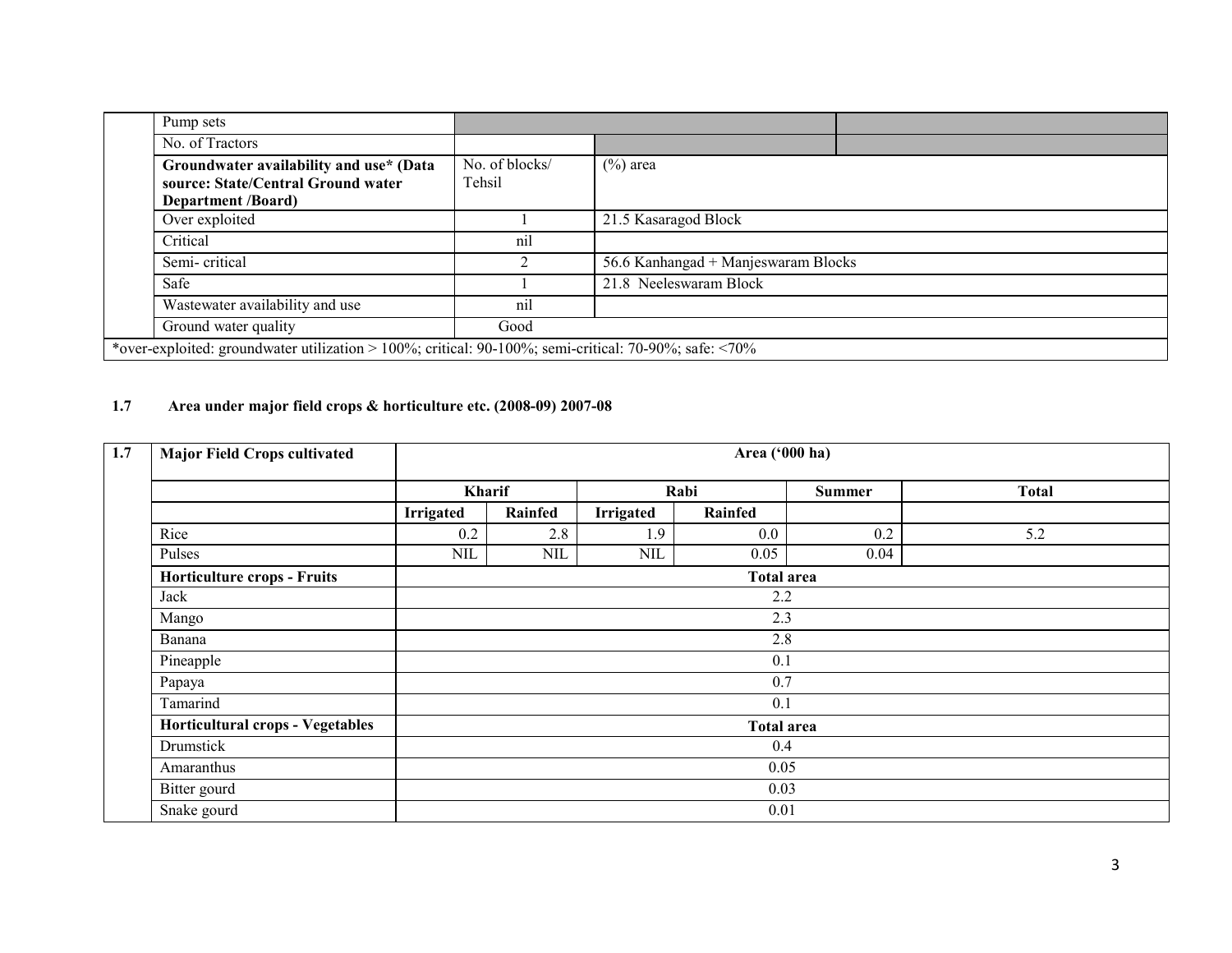| Okra                                | 0.05              |
|-------------------------------------|-------------------|
| <b>Brinjal</b>                      | 0.04              |
| Green chillies                      | 0.08              |
| Little gourd                        | 0.07              |
| Ash gourd                           | 0.03              |
| Pumpkin                             | 0.02              |
| Cucumber                            | 0.2               |
| Others                              | 0.3               |
|                                     |                   |
| <b>Medicinal and Aromatic crops</b> | <b>Total area</b> |
| Lemon grass                         | 0.002             |
| Medicinal plants                    | 0.01              |
| <b>Spices</b>                       |                   |
| Ginger                              | 0.1               |
| Turmeric                            | 0.1               |
| Clove                               | 0.04              |
| Nutmeg                              | 0.1               |

| <b>Plantation crops</b>            | <b>Total area</b> |  |
|------------------------------------|-------------------|--|
| Coconut                            | 57.1              |  |
| Rubber                             | 28.2              |  |
| Arecanut                           | 15.1              |  |
| Cashew                             | 11.7              |  |
| Pepper                             | 6.7               |  |
| Cocoa                              | 0.1               |  |
| <b>Fodder crops</b>                | <b>Total area</b> |  |
| Fodder grasses                     | 0.1               |  |
| Total fodder crop area             | 0.1               |  |
| <b>Grazing land</b>                | NA                |  |
| Sericulture etc<br><b>Mulberry</b> | 0.001             |  |
| <b>Others (Specify)</b><br>Tobacco | 0.03              |  |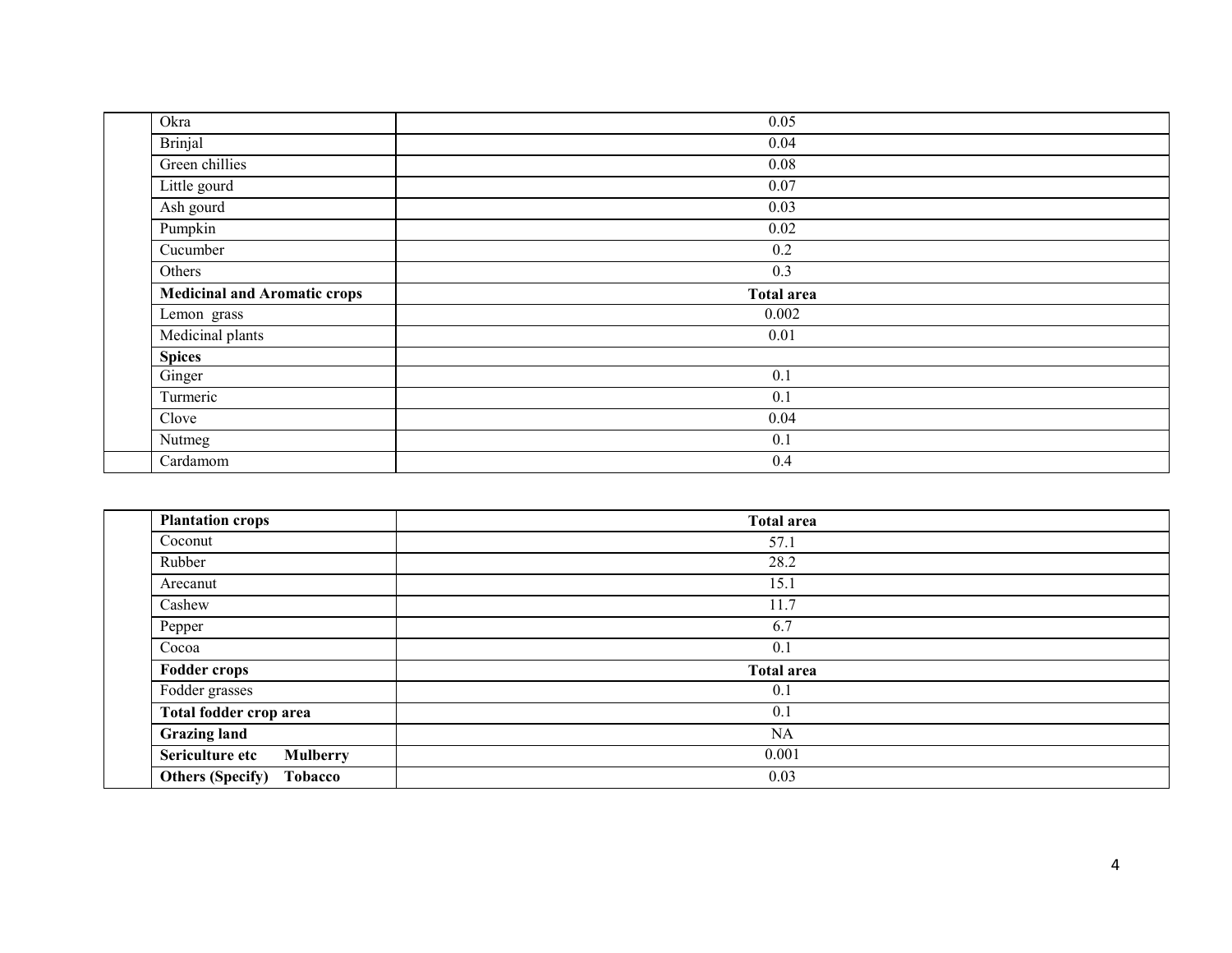| 1.8  | <b>Livestock</b>                                                       |                        | <b>Male ('000)</b>               |                    | Female ('000)                            |  | <b>Total ('000)</b>                                      |                                                |
|------|------------------------------------------------------------------------|------------------------|----------------------------------|--------------------|------------------------------------------|--|----------------------------------------------------------|------------------------------------------------|
|      | Non descriptive Cattle (local low yielding)                            |                        | 12.4                             |                    | 77.1                                     |  |                                                          | 89.5                                           |
|      | Crossbred cattle                                                       |                        | 5.7                              |                    | 48.5                                     |  | 54.2                                                     |                                                |
|      | Non descriptive Buffaloes (local low yielding)                         |                        | 1.6                              |                    | 1.6                                      |  | 3.2                                                      |                                                |
|      | <b>Graded Buffaloes</b>                                                |                        | Nil                              |                    | Nil                                      |  | Nil                                                      |                                                |
|      | Goat                                                                   |                        | 11.2                             |                    | 22.8                                     |  | 34.1                                                     |                                                |
|      | Sheep                                                                  |                        | Nil                              |                    | Nil                                      |  | Nil                                                      |                                                |
|      | Pig                                                                    |                        | 0.7                              |                    | 0.6                                      |  | 1.3                                                      |                                                |
|      | Commercial dairy farms (Number)                                        |                        |                                  |                    |                                          |  | 300                                                      |                                                |
| 1.9  | <b>Poultry</b>                                                         |                        | No. of farms                     |                    |                                          |  | Total No. of birds ('000)                                |                                                |
|      | Commercial                                                             |                        | 189                              |                    | 438.080 (Commercial + Backyard)          |  |                                                          |                                                |
|      | Backyard                                                               |                        | NA                               | NA                 |                                          |  |                                                          |                                                |
| 1.10 | Fisheries (Data source: Chief Planning Officer)                        |                        |                                  |                    |                                          |  |                                                          |                                                |
|      | A. Capture                                                             |                        |                                  |                    |                                          |  |                                                          |                                                |
|      |                                                                        |                        |                                  |                    |                                          |  |                                                          |                                                |
|      | i) Marine (Data Source: Fisheries<br>Department)                       |                        | No. of fishermen<br><b>Boats</b> |                    | <b>Nets</b>                              |  |                                                          | <b>Storage facilities</b><br>(Ice plants etc.) |
|      |                                                                        |                        | Mechanized                       | Non-<br>mechanized | Mechanized<br>(Trawl nets,<br>Gill nets) |  | Non-mechanized<br>(Shore Seines, Stake<br>$&$ trap nets) |                                                |
|      |                                                                        | 11,121                 | 1535                             | $\overline{30}$    | 1510                                     |  | $\overline{119}$                                         | 8                                              |
|      |                                                                        |                        |                                  |                    |                                          |  |                                                          |                                                |
|      | ii) Inland (Data Source: Fisheries                                     | No. Farmer owned ponds |                                  |                    | <b>No. of Reservoirs</b>                 |  | No. of village tanks                                     |                                                |
|      | Department)                                                            |                        | 1858                             |                    | Nil                                      |  | 265                                                      |                                                |
|      | <b>B.</b> Culture                                                      |                        |                                  |                    |                                          |  |                                                          |                                                |
|      |                                                                        |                        | Water Spread Area (ha)           |                    | Yield (t/ha)                             |  | Production ('000 tons)                                   |                                                |
|      | i) Brackish water (Data Source: MPEDA/<br><b>Fisheries Department)</b> |                        | 3174.0                           |                    | 6.6                                      |  | 21.0                                                     |                                                |
|      | ii) Fresh water (Data Source: Fisheries<br>Department)                 |                        | 76.4                             |                    | 2.0                                      |  | 0.2                                                      |                                                |
|      | <b>Others</b>                                                          |                        | Nil                              |                    | Nil                                      |  | Nil                                                      |                                                |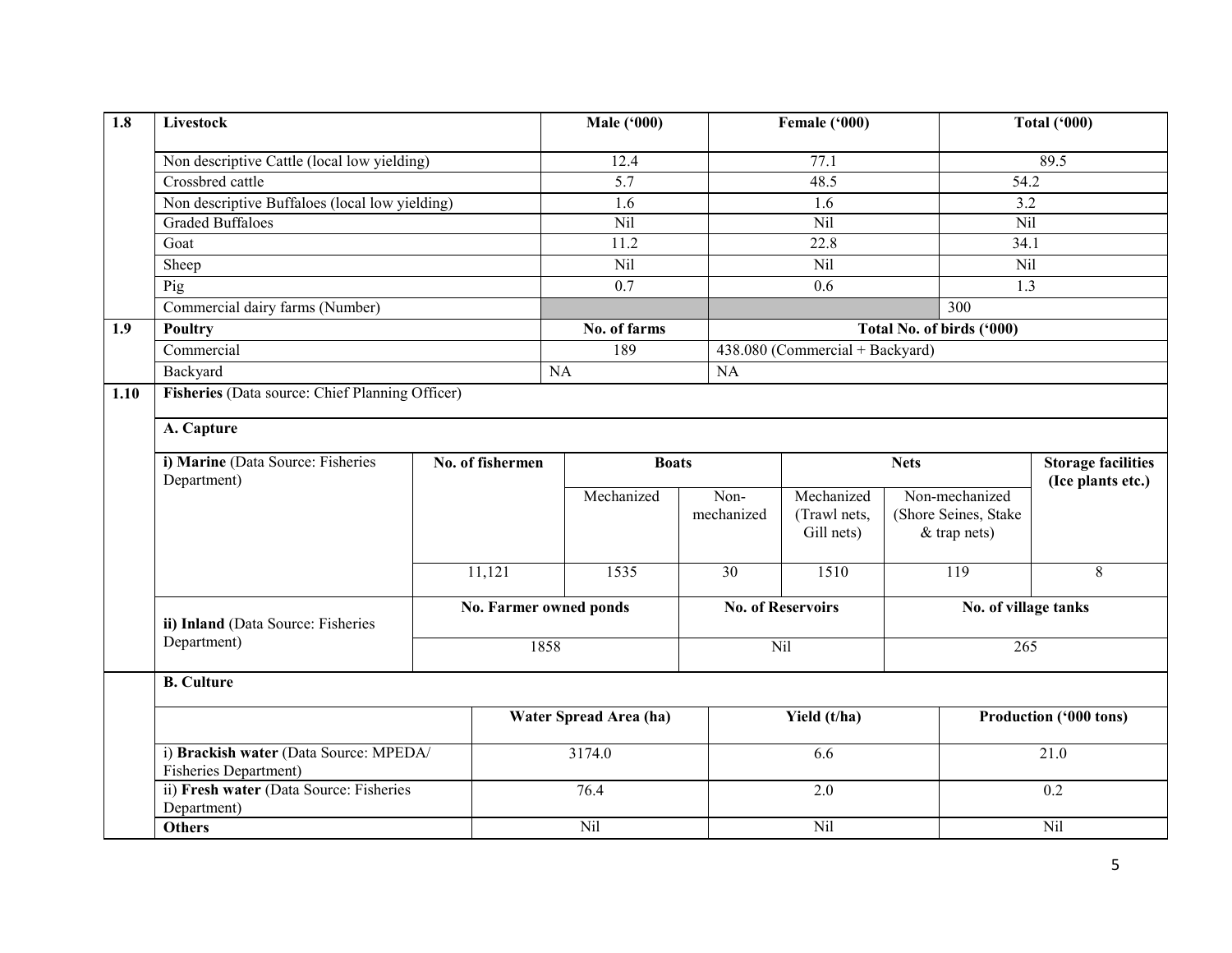| 1.11 | Name of crop |                       | <b>Kharif</b>                                                                                                |                          | Rabi                     |                          | <b>Summer</b>            |                       | <b>Total</b>            | Crop residue                      |
|------|--------------|-----------------------|--------------------------------------------------------------------------------------------------------------|--------------------------|--------------------------|--------------------------|--------------------------|-----------------------|-------------------------|-----------------------------------|
|      |              | Production<br>(000 t) | Productivity<br>(kg/ha)                                                                                      | Production<br>(000 t)    | Productivity<br>(kg/ha)  | Production<br>(000 t)    | Productivity<br>(kg/ha)  | Production<br>(000 t) | Productivity<br>(kg/ha) | as fodder<br>$(000 \text{ tons})$ |
|      |              |                       | Major Field crops (Crops to be identified based on total acreage)                                            |                          |                          |                          |                          |                       |                         |                                   |
|      | Rice         | 7.6                   | 2390                                                                                                         | 4.9                      | 2061                     | 0.3                      | 1934                     | 12.8                  | 2245                    |                                   |
|      | Pulses       | <b>Nil</b>            | Nil                                                                                                          | 0.04                     | 787                      | 0.03                     | 760                      | 0.1                   | 775                     |                                   |
|      |              |                       | Major Horticultural crops (Crops to be identified based on total acreage) Annual production and productivity |                          |                          |                          |                          |                       |                         |                                   |
|      | Coconut      |                       | $\overline{\phantom{0}}$                                                                                     | $\overline{\phantom{a}}$ | $\overline{\phantom{0}}$ | $\overline{\phantom{a}}$ |                          | 411 million<br>nuts   | 7108 nuts/ha            |                                   |
|      | Rubber       | $\blacksquare$        | $\overline{\phantom{a}}$                                                                                     | $\overline{\phantom{a}}$ | $\overline{\phantom{a}}$ | $\overline{\phantom{a}}$ |                          | 32.5                  | 1289                    | $\overline{\phantom{a}}$          |
|      | Arecanut     | -                     | $\overline{\phantom{a}}$                                                                                     |                          | $\overline{\phantom{a}}$ | $\overline{\phantom{a}}$ |                          | 34.5                  | 2137                    | $\sim$                            |
|      | Cashew       | ۰                     | $\overline{\phantom{a}}$                                                                                     | $\overline{\phantom{0}}$ | $\blacksquare$           | $\overline{\phantom{a}}$ |                          | 16.5                  | 1008                    | $\sim$                            |
|      | Pepper       | $\blacksquare$        | $\overline{\phantom{a}}$                                                                                     | $\blacksquare$           | $\blacksquare$           | $\overline{\phantom{a}}$ | $\overline{\phantom{a}}$ | 1.9                   | 282                     | $\overline{\phantom{a}}$          |
|      | Banana       | -                     | $\overline{\phantom{a}}$                                                                                     | $\overline{\phantom{0}}$ | $\overline{\phantom{a}}$ | $\blacksquare$           | $\overline{\phantom{a}}$ | 24.6                  | 7727                    | $\sim$                            |
|      | Mango        |                       | $\overline{\phantom{0}}$                                                                                     | $\overline{\phantom{0}}$ | $\overline{\phantom{a}}$ | $\overline{\phantom{0}}$ |                          | 15.8                  | 6300                    | $\overline{\phantom{0}}$          |

### **1.11** Production and Productivity of major crops (Average of last 5 years: 2004, 05, 06, 07, 08)

| 1.12 | Sowing window for 5 major field         |                                                           |                                             |                                                   |
|------|-----------------------------------------|-----------------------------------------------------------|---------------------------------------------|---------------------------------------------------|
|      | crops                                   | <b>Rice</b>                                               | <b>Pulses</b>                               | <b>Vegetables</b>                                 |
|      | (start and end of normal sowing period) |                                                           |                                             |                                                   |
|      | Kharif - Rainfed                        | $2nd$ Fortnight of April to 1 <sup>st</sup> fortnight     |                                             | 1 <sup>st</sup> Fortnight of June to              |
|      |                                         | of June                                                   |                                             | $2nd$ Fortnight of June                           |
|      | Kharif-Irrigated                        |                                                           |                                             |                                                   |
|      | Rabi-Rainfed                            | $2nd$ Fortnight of August 1 <sup>st</sup> Fortnight       | $2nd$ Fortnight of October to $1st$         |                                                   |
|      |                                         | of September                                              | fortnight of November                       |                                                   |
|      | Rabi-Irrigated                          | 1 <sup>st</sup> Fortnight of September to 2 <sup>nd</sup> |                                             | $2nd$ fortnight of October to $1st$ Fortnight     |
|      |                                         | Fortnight of September                                    |                                             | of November                                       |
|      | Summer-Irrigated                        | $2nd$ Fortnight of December to $2nd$                      | 2 <sup>nd</sup><br>Fortnight of December to | Fortnight of December to $2nd$<br>2 <sup>nd</sup> |
|      |                                         | Fortnight of January                                      | $2nd$ Fortnight of January                  | Fortnight of January                              |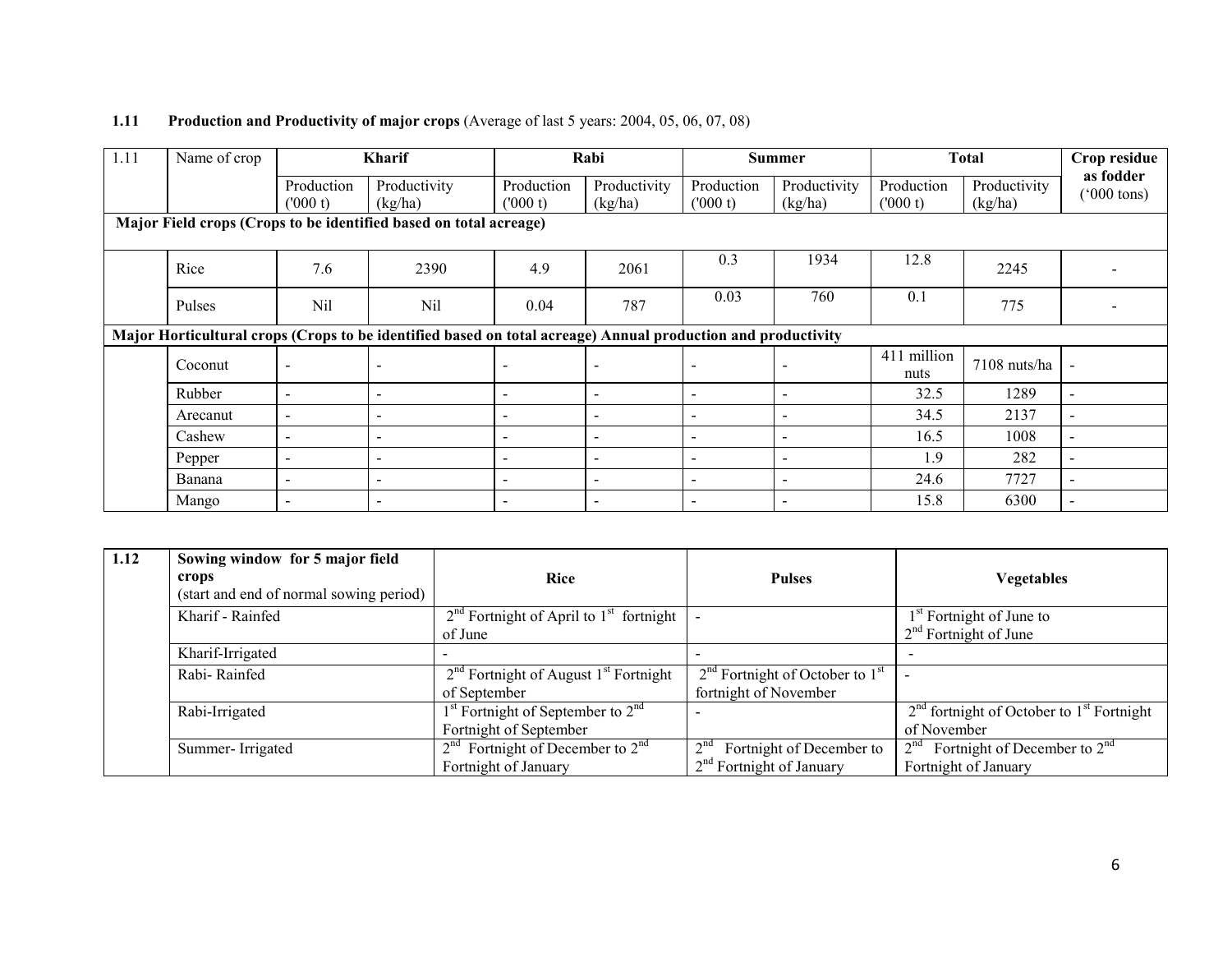| 1.13 | What is the major contingency the<br>district is prone to? (Tick mark and<br>mention years if known during the last 10<br>year period)                                                                                                                                                                                                                                                                                                           | Regular      | Occasional | None         |
|------|--------------------------------------------------------------------------------------------------------------------------------------------------------------------------------------------------------------------------------------------------------------------------------------------------------------------------------------------------------------------------------------------------------------------------------------------------|--------------|------------|--------------|
|      | Drought                                                                                                                                                                                                                                                                                                                                                                                                                                          | $\checkmark$ | ✓          |              |
|      | Flood                                                                                                                                                                                                                                                                                                                                                                                                                                            | $\checkmark$ | ✓          |              |
|      | Cyclone*                                                                                                                                                                                                                                                                                                                                                                                                                                         | $\checkmark$ |            |              |
|      | Hail storm                                                                                                                                                                                                                                                                                                                                                                                                                                       |              |            | $\checkmark$ |
|      | Heat wave                                                                                                                                                                                                                                                                                                                                                                                                                                        |              |            | ✓            |
|      | Cold wave                                                                                                                                                                                                                                                                                                                                                                                                                                        |              |            | $\checkmark$ |
|      | Frost                                                                                                                                                                                                                                                                                                                                                                                                                                            |              |            | ✓            |
|      | Sea water intrusion                                                                                                                                                                                                                                                                                                                                                                                                                              | $\checkmark$ |            |              |
|      | Pests and diseases (specify)<br>1) Tea mosquito bug<br>2) Coconut mite, Red palm weevil,<br>Rhinocerous beetle<br>3) Banana Pseudo Stem Weevil, Rhizome<br>weevil<br>4) Root grub<br>5) Mango and Cashew Stem Borer<br>6) Gall fly, Brown Plant Hopper, Coried<br>bug<br>7) Rice blast and Sheath blight diseases,<br>Rice bug, Leaf roller<br>8) Coconut Stem bleeding, Bud rot disease<br>and Ganoderma wilt<br>9) cashew inflorescence blight | $\checkmark$ |            |              |
|      | <b>Others</b><br>Vegetables Viral disease, Damping off<br>Amaranthus Leaf spot<br>Fruit fly, White Fly<br>Banana Sigatoka<br>Mealy bugs (Papaya, Vegetables)<br>Pumpkin Caterpillar<br>Pepper, Foot rot,<br>Pollu beetle<br>Viral diseases                                                                                                                                                                                                       |              |            |              |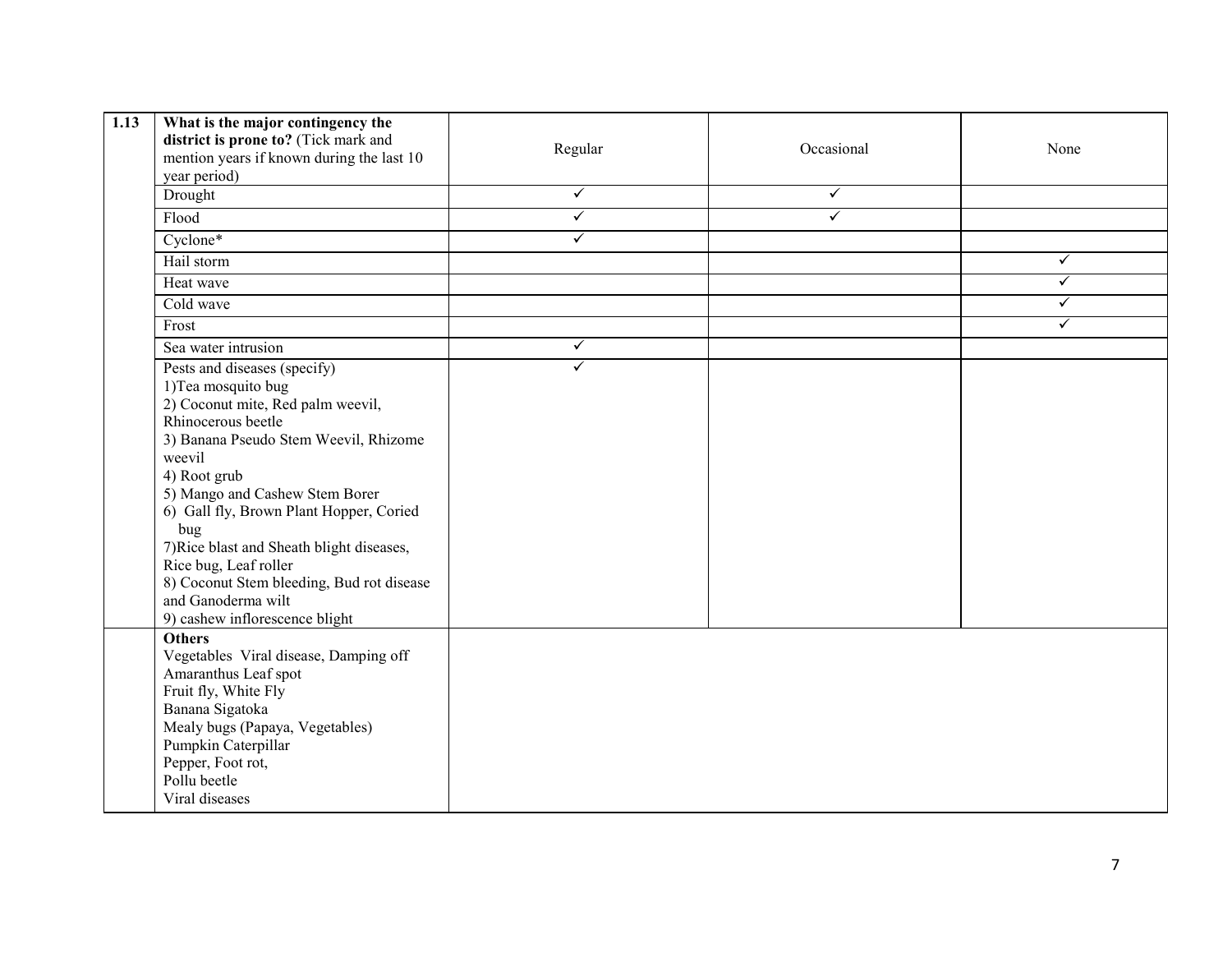| Animals   |  |
|-----------|--|
| Monkey    |  |
| Wild boar |  |
| Peacock   |  |
| Elephant  |  |

| 1.14 | Include Digital maps of<br>the district for 10 years | Location map of district within State as Annexure I | Enclosed: Yes |
|------|------------------------------------------------------|-----------------------------------------------------|---------------|
|      | 2000 to 2009                                         | Mean annual rainfall as Annexure 2                  | Enclosed: No  |
|      |                                                      | Soil map as Annexure 3                              | Enclosed: No  |



ANNEXURE 1: Location map of Kasaragod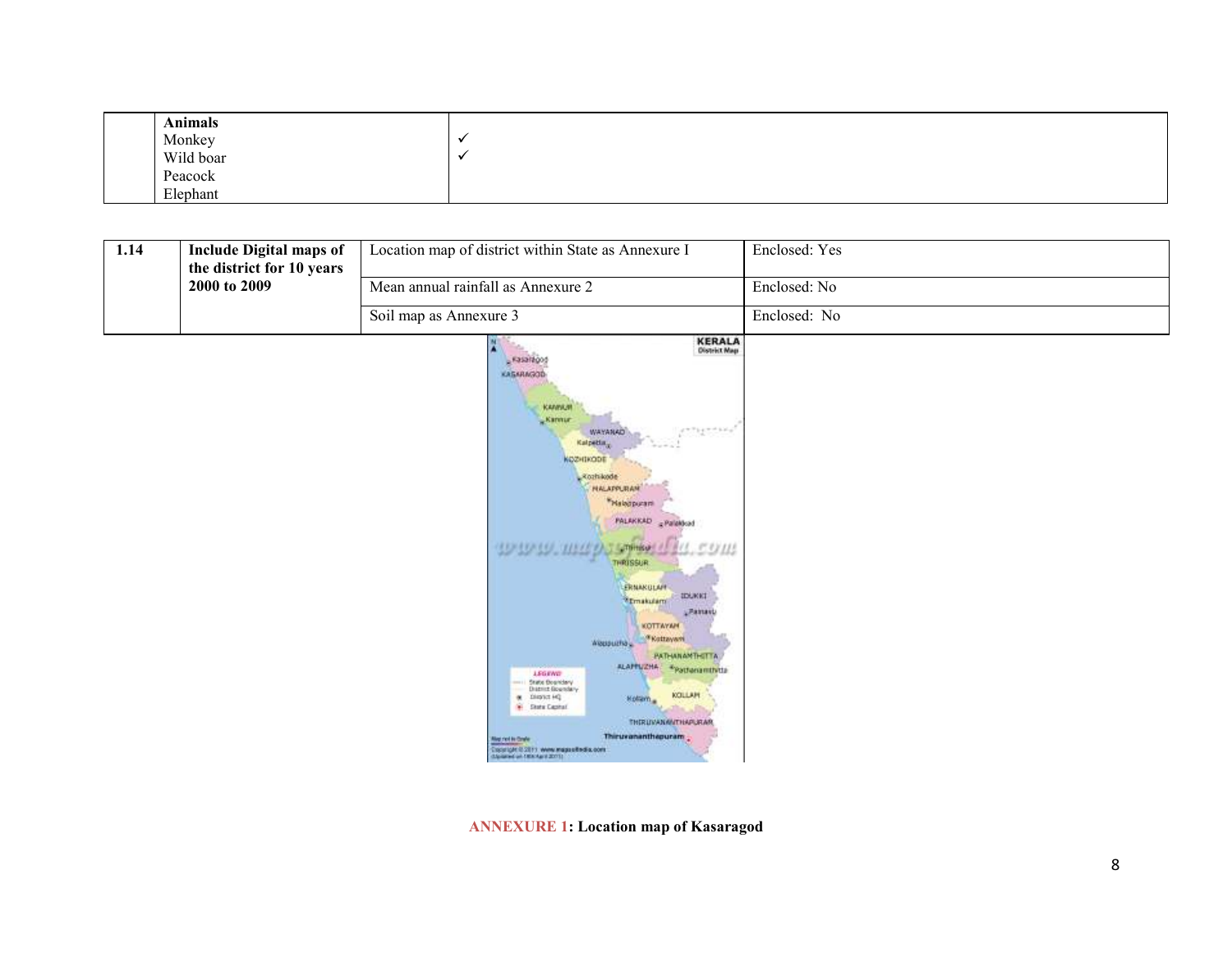#### 2.0 Strategies for weather related contingencies

## 2.1 Drought

### 2.1.1 Rainfed situation

| Condition           |                                                                                          |                             | <b>Suggested Contingency measures</b> |                                                                                                                                                                                                                                                                                                                                 |                                                                                                                                                                                                                                                                           |  |
|---------------------|------------------------------------------------------------------------------------------|-----------------------------|---------------------------------------|---------------------------------------------------------------------------------------------------------------------------------------------------------------------------------------------------------------------------------------------------------------------------------------------------------------------------------|---------------------------------------------------------------------------------------------------------------------------------------------------------------------------------------------------------------------------------------------------------------------------|--|
| <b>Early season</b> | <b>Major Farming</b>                                                                     | <b>Normal Crop/cropping</b> | Change in                             | <b>Agronomic measures</b>                                                                                                                                                                                                                                                                                                       | <b>Remarks</b> on                                                                                                                                                                                                                                                         |  |
| drought (delayed    | situation                                                                                | system                      | crop/cropping                         |                                                                                                                                                                                                                                                                                                                                 | Implementation                                                                                                                                                                                                                                                            |  |
| onset)              |                                                                                          |                             | system                                |                                                                                                                                                                                                                                                                                                                                 |                                                                                                                                                                                                                                                                           |  |
| Delay by 2 weeks    | <b>Arathil Series</b><br>(Gravelly clay loam<br>soils)                                   | Cashew<br>Coconut<br>Rubber | No change                             | • Agronomic practices like fertilizer<br>application, opening of basins:<br>delayed for 2 weeks<br>• Mulching of the entire field for<br>moisture conservation<br>$\bullet$ Other<br>moisture<br>conservation<br>practices like mulching of basins<br>• Husk Burial<br>• Rain water harvesting pits<br>• Life saving irrigation | Improved varieties by KAU,<br><b>CPCRI</b><br>and<br>Dept.<br>of<br>Agriculture.<br>land<br>development activities and<br>agronomic<br>measures<br>through<br>National Rural Employment<br>Guarantee<br>Scheme<br>(NREGS), National Food<br>Security Mission (NFSM)       |  |
|                     | Meeyanganam<br>Series (clay to clay<br>loamy soils)                                      | Coconut<br>Rubber<br>Pepper | No change                             | $-do-$                                                                                                                                                                                                                                                                                                                          | $-do-$                                                                                                                                                                                                                                                                    |  |
|                     |                                                                                          | Banana                      | No change                             | Mulching<br>organic manuring<br>Sprinkler Irrigation                                                                                                                                                                                                                                                                            | Micro Irrigation<br>Scheme<br>and RKVY<br>Delay monsoon planting                                                                                                                                                                                                          |  |
|                     | <b>Edanad Series</b><br>(Moderately<br>shallow clay loam<br>to sandy clay loam<br>soils) | Cashew<br>Coconut<br>Pepper | No change                             | • Agronomic practices like fertilizer<br>application, opening of basins:<br>delayed for 2 weeks<br>• Mulching of the entire field for<br>moisture conservation<br>• Other<br>moisture<br>conservation<br>practices like<br>• Mulching of basins<br>• Husk Burial<br>Rain water harvesting pits<br>• Life saving irrigation      | Improved<br>varieties<br>by<br>KAU, CPCRI and Dept. of<br>Agriculture.<br>land<br>development activities and<br>agronomic<br>measures<br>through<br>National<br>Rural<br>Employment<br>Guarantee<br>Scheme<br>(NREGS),<br>Food<br>Security<br>National<br>Mission (NFSM), |  |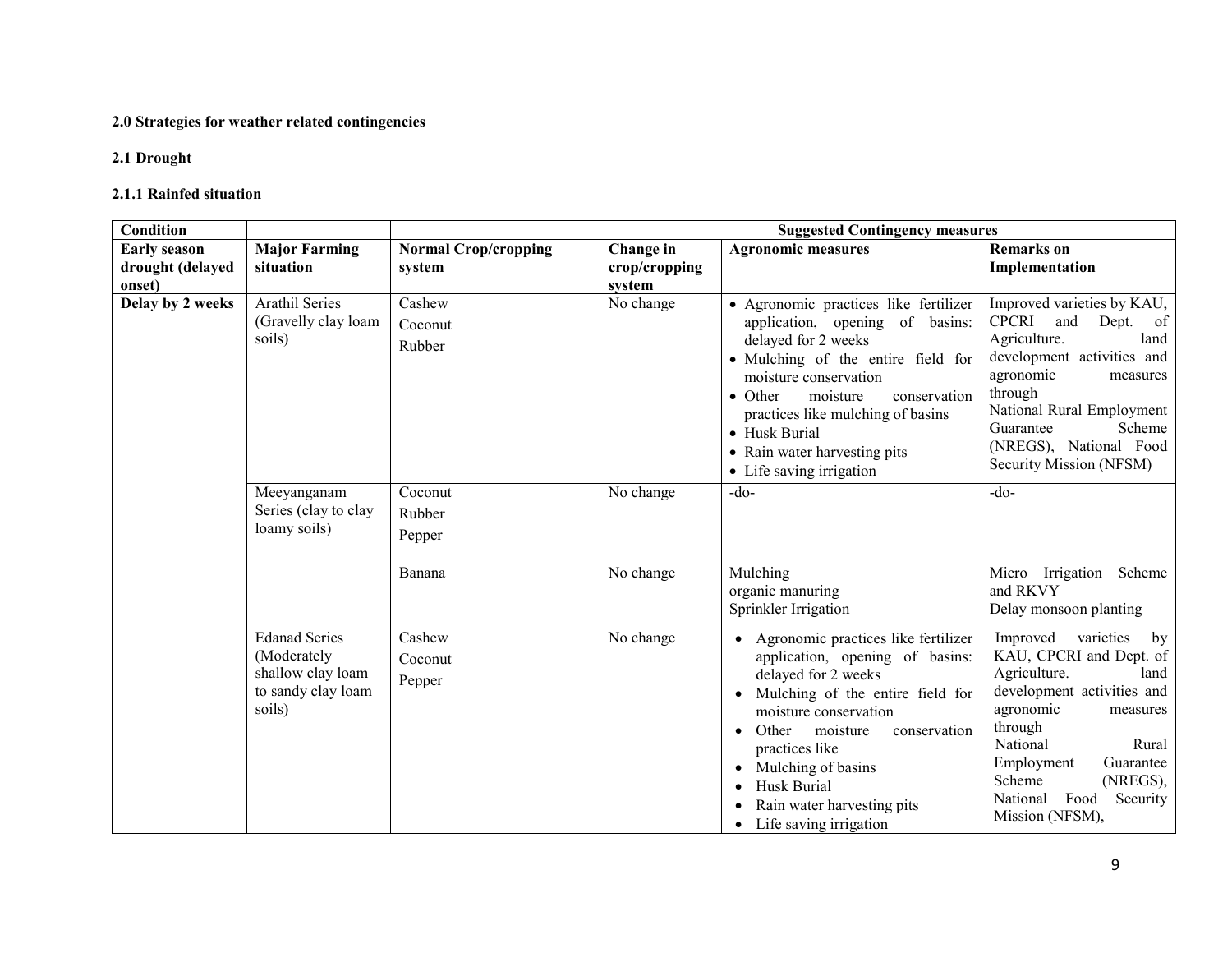|  |                                        | Banana                                             | No change | Mulching<br>organic manuring<br>Sprinkler Irrigation                                                                                                                                                                                                                                                                                 | Micro Irrigation Scheme<br>and RKVY                                                                                                                                                                                                        |
|--|----------------------------------------|----------------------------------------------------|-----------|--------------------------------------------------------------------------------------------------------------------------------------------------------------------------------------------------------------------------------------------------------------------------------------------------------------------------------------|--------------------------------------------------------------------------------------------------------------------------------------------------------------------------------------------------------------------------------------------|
|  | Thekkila Series<br>(Clay to clay loam) | Rice-Rice<br>Rice-Vegetables                       | No change | Direct seeding of for the first crop                                                                                                                                                                                                                                                                                                 | No Scheme required                                                                                                                                                                                                                         |
|  | soils)                                 | Rice-Maize/Sweet potato<br>Arecanut                |           | · Agronomic practices like fertilizer<br>application, opening of basins:<br>delayed for 2 weeks<br>· Mulching of the entire field for<br>moisture conservation<br>$\bullet$ Other<br>moisture<br>conservation<br>practices like<br>• Mulching of basins<br>• Husk Burial<br>• Rain water harvesting pits<br>• Life saving irrigation | $-do-$                                                                                                                                                                                                                                     |
|  | Payalam<br>series(Clay)                | Coconut<br>Areca nut<br>Pepper<br>Rubber<br>Cashew | No change | $-do$                                                                                                                                                                                                                                                                                                                                | Improved varieties by KAU,<br>CPCRI and Dept. of<br>Agriculture. land<br>development activities and<br>agronomic measures<br>through<br>National Rural Employment<br>Guarantee Scheme<br>(NREGS), National Food<br><b>Security Mission</b> |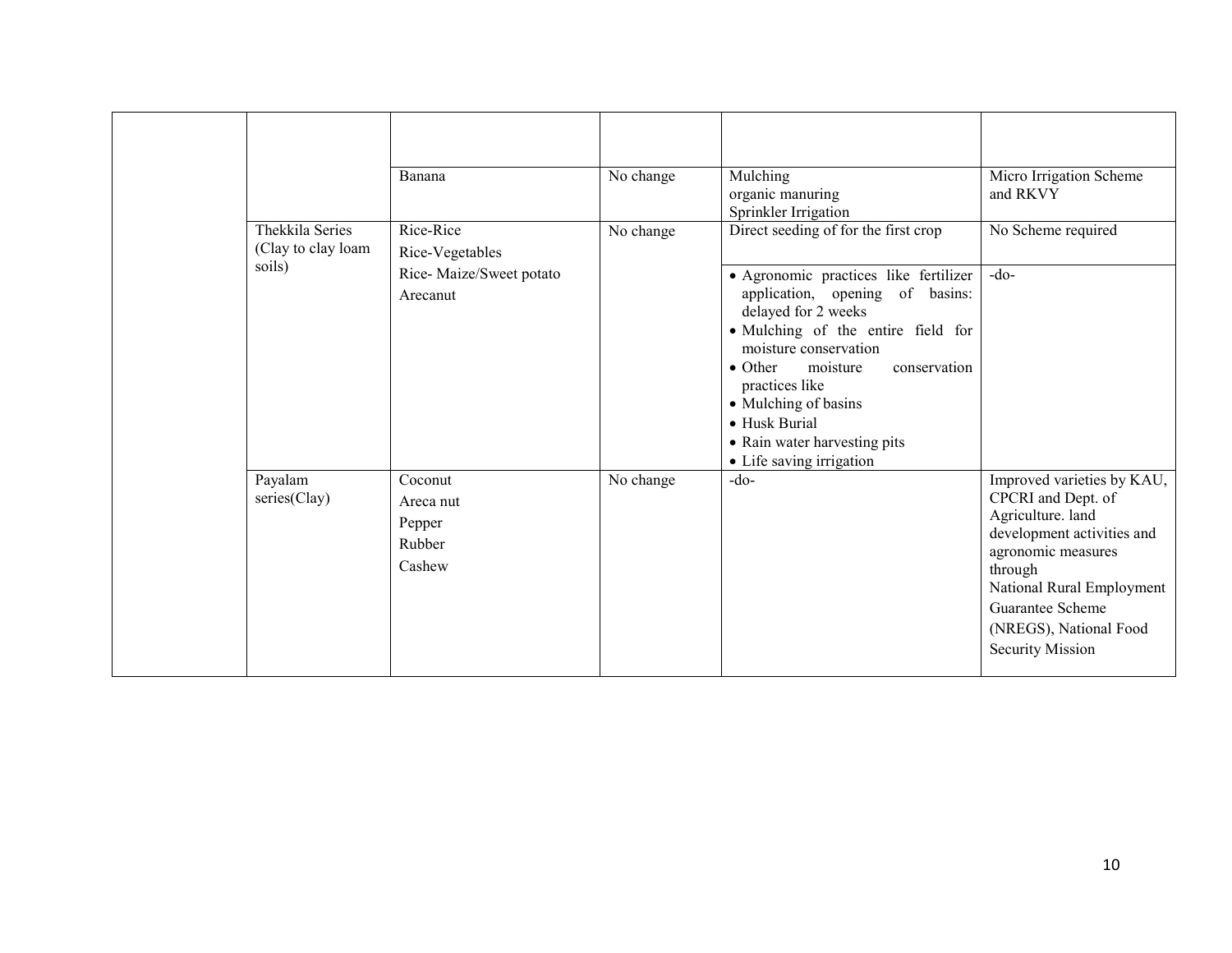| Kolathur series | Cashew  | No change | • Agronomic practices like fertilizer | $-do-$ |
|-----------------|---------|-----------|---------------------------------------|--------|
| (Rock out crop) | Coconut |           | application, opening of basins:       |        |
|                 |         |           | delayed for 2 weeks                   |        |
|                 |         |           | • Mulching of the entire field for    |        |
|                 |         |           | moisture conservation                 |        |
|                 |         |           | • Other moisture conservation         |        |
|                 |         |           | practices like                        |        |
|                 |         |           | • Mulching of basins                  |        |
|                 |         |           | • Husk Burial                         |        |
|                 |         |           | • Rain water harvesting pits          |        |
|                 |         |           | • Life saving irrigation              |        |
|                 |         |           |                                       |        |

| Condition                                         |                                        |                                       | <b>Suggested Contingency measures</b> |                                                                                                                                                                                                                                                                                                                                                                                                                                                                                                                         |                                     |  |
|---------------------------------------------------|----------------------------------------|---------------------------------------|---------------------------------------|-------------------------------------------------------------------------------------------------------------------------------------------------------------------------------------------------------------------------------------------------------------------------------------------------------------------------------------------------------------------------------------------------------------------------------------------------------------------------------------------------------------------------|-------------------------------------|--|
| <b>Early season</b><br>drought (delayed<br>onset) | <b>Major Farming</b><br>situation      | <b>Normal Crop/cropping</b><br>system | Change in<br>crop/cropping<br>system  | <b>Agronomic measures</b>                                                                                                                                                                                                                                                                                                                                                                                                                                                                                               | <b>Remarks</b> on<br>Implementation |  |
| Delay by 4 weeks<br>(Specify month)               | Arathil Series<br>(Gravelly clay loam) | Cashewnut<br>Coconut<br>Rubber        | No change                             | • Agronomic practices like fertilizer<br>application, opening of<br>basins:<br>delayed for 4 weeks<br>• Mulching of the entire field for<br>moisture conservation<br>• Other moisture conservation practices<br>like<br>• Mulching of basins<br>• Husk Burial<br>• Rain water harvesting pits<br>• Life saving irrigation.<br>• Stopping the tapping.<br>• Harvesting of tender coconut, removal<br>of older leaves of coconut, mulching<br>around basins.<br>• Organic farming,<br>• Antitranspirants to young plants. | $-do-$                              |  |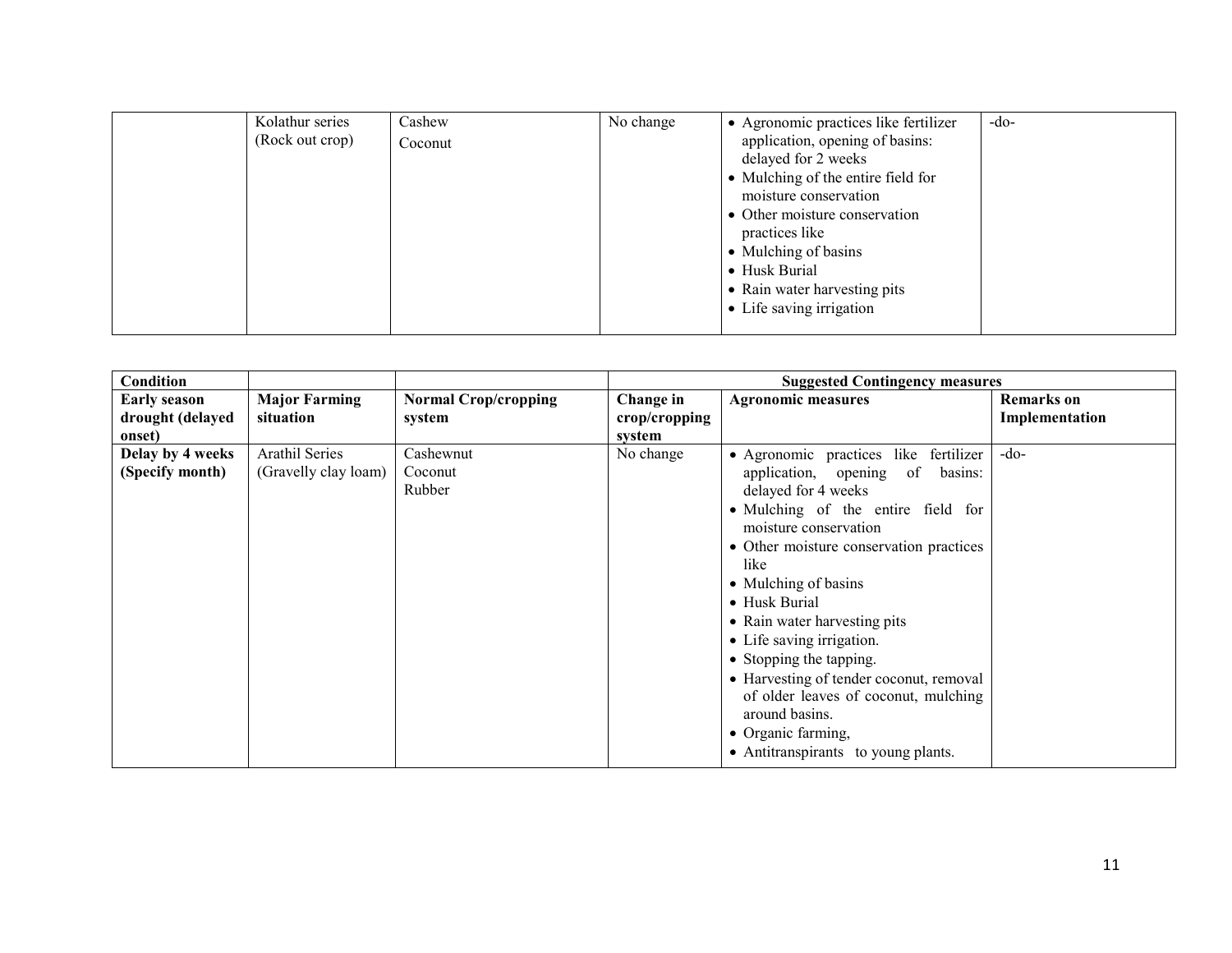| Meeyanganam<br>Series (clay to clay<br>loamy                                    | Coconut<br>Rubber<br>Pepper                                          | No change | • Agronomic practices like fertilizer<br>application, opening of<br>basins:<br>delayed for 4 weeks<br>· Mulching of the entire field for<br>moisture conservation<br>• Other moisture conservation practices<br>• Mulching of basins<br>• Husk Burial<br>• Rain water harvesting pits<br>• Life saving irrigation<br>• Covering the whole wine with planted<br>coconut leaves, Kaolin spray. | $-do-$                                                                                                                                                                                                                                               |
|---------------------------------------------------------------------------------|----------------------------------------------------------------------|-----------|----------------------------------------------------------------------------------------------------------------------------------------------------------------------------------------------------------------------------------------------------------------------------------------------------------------------------------------------------------------------------------------------|------------------------------------------------------------------------------------------------------------------------------------------------------------------------------------------------------------------------------------------------------|
|                                                                                 | Banana                                                               | No change | Mulching<br>Organic<br>Covering<br>manuring.<br>psuedostem with older leaves, pitcher<br>irrigation.<br>Drip Irrigation                                                                                                                                                                                                                                                                      | Micro Irrigation Scheme<br>and RKVY                                                                                                                                                                                                                  |
| <b>Edanad Series</b><br>(Moderately shallow<br>clay loam to sandy<br>clay loam) | Cashew<br>Coconut<br>Pepper                                          | No change | · Agronomic practices like fertilizer<br>application, opening of basins:<br>delayed for 4 weeks<br>• Mulching of the entire field for<br>moisture conservation<br>• Other moisture conservation practices<br>• Mulching of basins<br>• Husk Burial<br>• Rain water harvesting pits and<br>measures<br>• Life saving irrigation                                                               | Improved<br>varieties<br>by<br>KAU, CPCRI and Dept.<br>of<br>Agriculture.<br>land<br>development activities and<br>agronomic<br>measures<br>through National Rural<br>Employment<br>Guarantee<br>Scheme(NREGS),<br>National Food Security<br>Mission |
|                                                                                 | Banana                                                               |           | Mulching<br>organic manuring<br>Drip irrigation.                                                                                                                                                                                                                                                                                                                                             | Micro Irrigation Scheme<br>and RKVY                                                                                                                                                                                                                  |
| Thekkila Series<br>(Clay to clay loam)                                          | Rice-Rice<br>Rice-Vegetables<br>Rice-Maize/Sweet potato<br>Areca nut | No change | Direct seeding,<br>Irrigate at 1 to 4 days after<br>disappearance of ponded water                                                                                                                                                                                                                                                                                                            | <b>NREGS</b>                                                                                                                                                                                                                                         |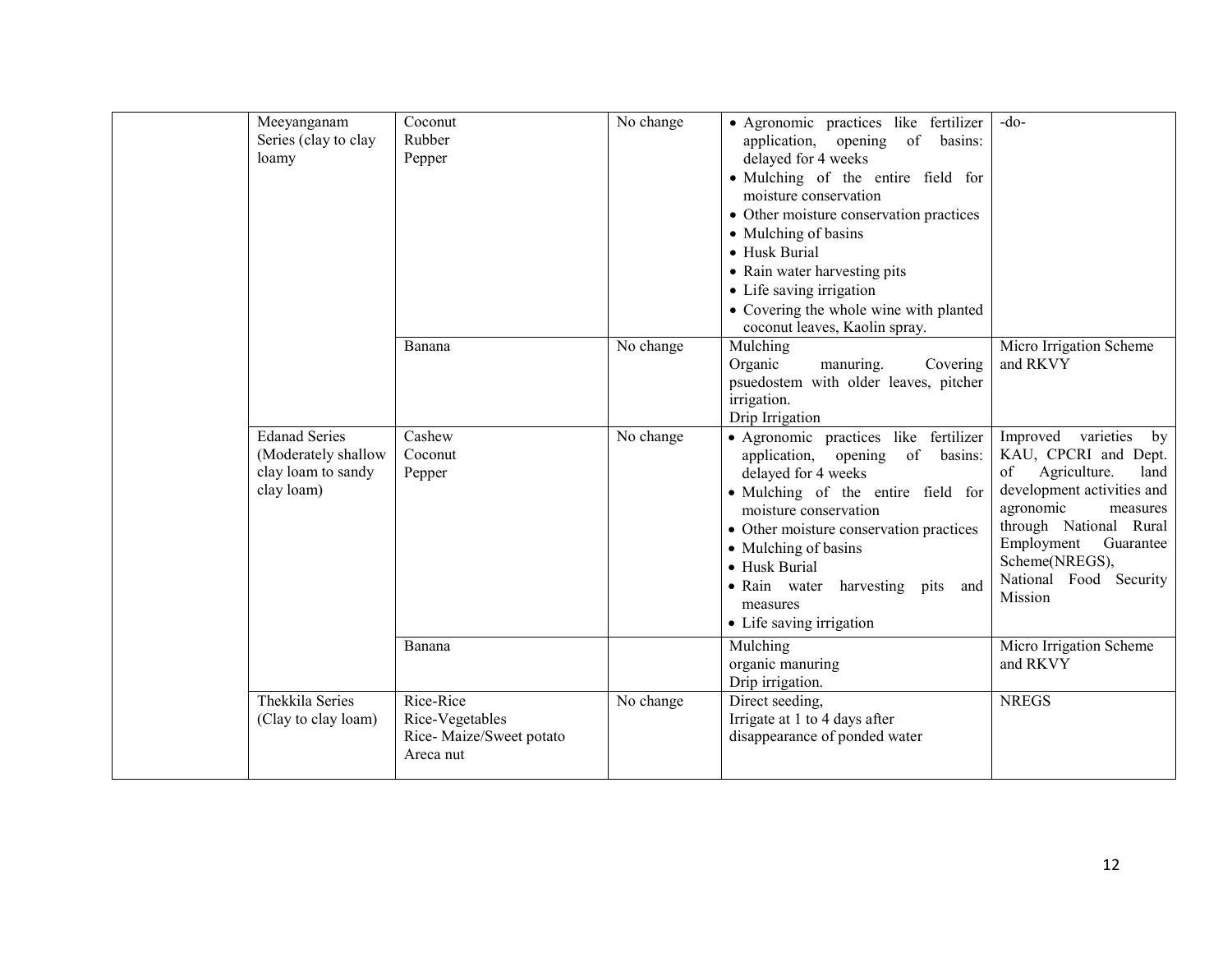| Palayam series  | Coconut  | No change | practices like fertilizer<br>Agronomic                         | Improved varieties by       |
|-----------------|----------|-----------|----------------------------------------------------------------|-----------------------------|
| (Clay           | Arecanut |           | application, opening of basins: delayed   KAU, CPCRI and Dept. |                             |
|                 | Pepper   |           | for 4 weeks                                                    | of Agriculture. land        |
|                 | Rubber   |           | Mulching of the entire field for moisture                      | development activities and  |
|                 | Cashew   |           | conservation                                                   | agronomic measures          |
|                 |          |           | Other moisture conservation practices                          | through                     |
|                 |          |           | like                                                           | <b>National Rural</b>       |
|                 |          |           | Mulching of basins                                             | <b>Employment Guarantee</b> |
|                 |          |           | Husk Burial                                                    | Scheme (NREGS),             |
|                 |          |           | Rain water harvesting pits and measures                        | National Food Security      |
|                 |          |           | Life saving irrigation                                         | Mission                     |
| Kolathur series | Cashew   | No change | $-do-$                                                         | $-do-$                      |
| (Rock out crop  | Coconut  |           |                                                                |                             |
|                 |          |           |                                                                |                             |

| Condition                   | <b>Suggested Contingency measures</b> |                                    |                      |                    |                |  |  |
|-----------------------------|---------------------------------------|------------------------------------|----------------------|--------------------|----------------|--|--|
| <b>Early season</b>         | <b>Major Farming</b>                  | <b>Normal Crop/cropping system</b> | Change in            | Agronomic measures | Remarks on     |  |  |
| drought                     | situation                             |                                    | crop/cropping system |                    | Implementation |  |  |
| (delayed onset)             |                                       |                                    |                      |                    |                |  |  |
| Delay by 6                  | NA                                    |                                    |                      |                    |                |  |  |
| weeks                       |                                       |                                    |                      |                    |                |  |  |
| (July $3^{\text{rd}}$ week) |                                       |                                    |                      |                    |                |  |  |

| Condition                   | <b>Suggested Contingency measures</b> |                                    |                      |                    |                |  |  |
|-----------------------------|---------------------------------------|------------------------------------|----------------------|--------------------|----------------|--|--|
| Early season                | <b>Major Farming</b>                  | <b>Normal Crop/cropping system</b> | Change in            | Agronomic measures | Remarks on     |  |  |
| drought                     | situation                             |                                    | crop/cropping system |                    | Implementation |  |  |
| (delayed onset)             |                                       |                                    |                      |                    |                |  |  |
| Delay by 8                  | NA                                    |                                    |                      |                    |                |  |  |
| weeks                       |                                       |                                    |                      |                    |                |  |  |
| (July $3^{\text{rd}}$ week) |                                       |                                    |                      |                    |                |  |  |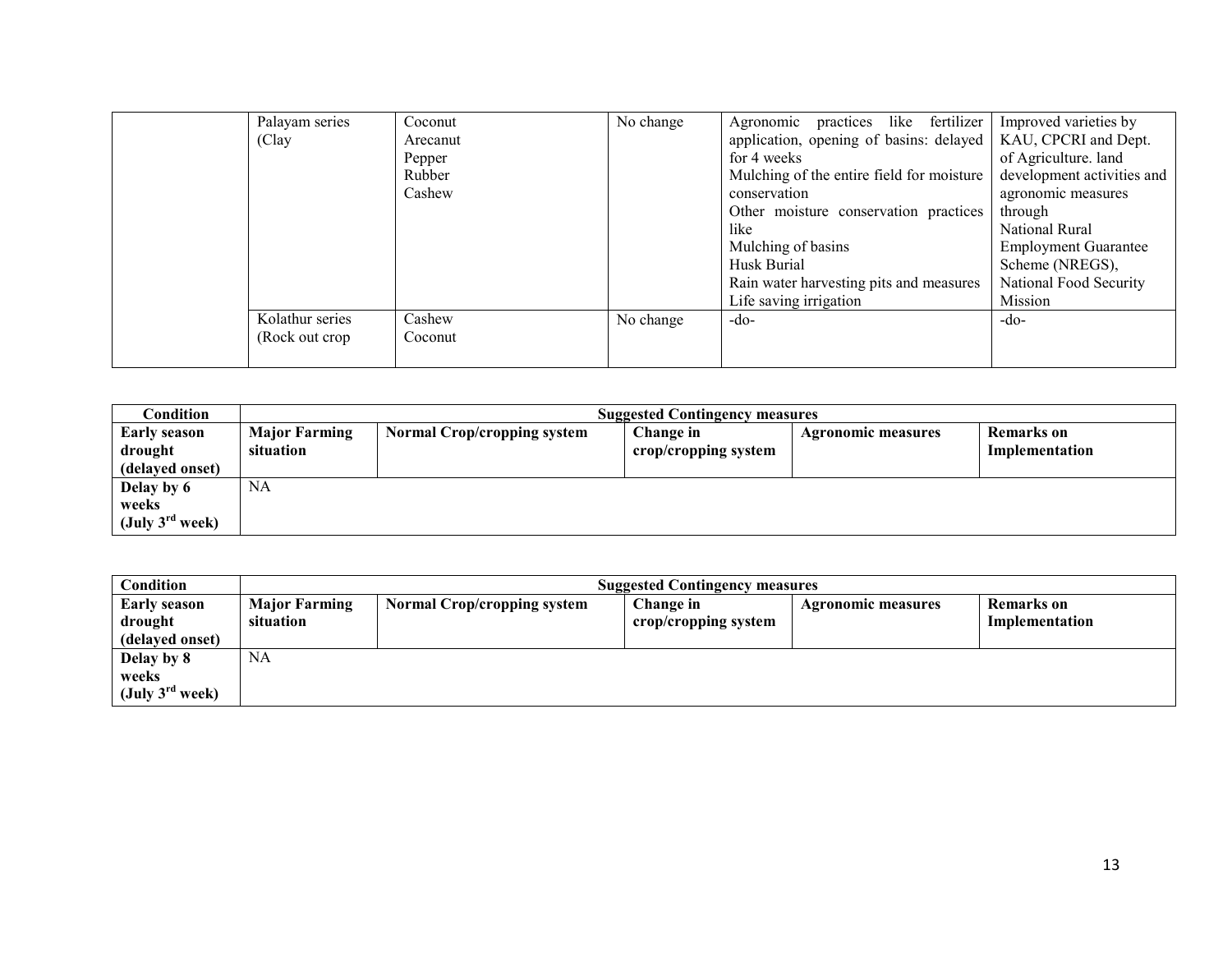| Condition                                                                                                                       |                                                  |                                                         | <b>Suggested Contingency measures</b>                                                                                                       |                                                                                       |                                     |  |
|---------------------------------------------------------------------------------------------------------------------------------|--------------------------------------------------|---------------------------------------------------------|---------------------------------------------------------------------------------------------------------------------------------------------|---------------------------------------------------------------------------------------|-------------------------------------|--|
| Early season drought<br>(Normal onset)                                                                                          | <b>Major Farming</b><br>situation                | <b>Normal Crop/cropping</b><br>system                   | Crop management                                                                                                                             | Soil nutrient &<br>moisture conservation<br>measues                                   | <b>Remarks</b> on<br>Implementation |  |
| <b>Normal onset</b><br>followed by 15-20<br>days dry spell after<br>sowing leading to<br>poor<br>germination/crop<br>stand etc. | Thekkila Series<br>(Clay to clay loam)<br>soils) | Rice-Rice<br>Rice-Vegetables<br>Rice-Maize/Sweet potato | Resowing with short duration<br>varieties. Delay exceeding 3-<br>4 weeks, Irrigate at 1 to 4<br>days after disappearance of<br>ponded water | Application of P and K<br>as basal, Reduce N<br>dose, Apply bulky<br>organic manures. | No scheme required                  |  |

| Condition            |                      |                             |                                                            | <b>Suggested Contingency measures</b>                   |                   |
|----------------------|----------------------|-----------------------------|------------------------------------------------------------|---------------------------------------------------------|-------------------|
| Mid season           | <b>Major Farming</b> | <b>Normal Crop/cropping</b> | Crop management                                            | Soil nutrient & moisture                                | <b>Remarks</b> on |
| drought (long dry    | situation            | system                      |                                                            | conservation measures                                   | Implementation    |
| spell, consecutive   |                      |                             |                                                            |                                                         |                   |
| 6 weeks rainless     |                      |                             |                                                            |                                                         |                   |
| $($ >6.5 mm) period) |                      |                             |                                                            |                                                         |                   |
| At vegetative stage  | Arathil Series       | Cashew                      | Weeding, Make Shelterbelts,                                | Zero tillage, Mulching, Sub-                            |                   |
|                      | (Gravelly clay loam  | Coconut                     | Establishment of leguminous                                | surface storing of ground                               |                   |
|                      | soils)               | Rubber                      | cover crop, Shading the young<br>plants, white washing the | water, Less exploitation of<br>ground<br>Drip<br>water, |                   |
|                      |                      |                             | stem, Antitranspirant<br>main                              | irrigation, Terracing, Husk                             |                   |
|                      |                      |                             | spray                                                      | burial, leaf cutting                                    |                   |
|                      |                      |                             |                                                            |                                                         |                   |
|                      |                      |                             |                                                            |                                                         |                   |
|                      | Meeyanganam          | Coconut                     | $-do-$                                                     | $-do-$                                                  |                   |
|                      | Series (clay to clay | Rubber                      |                                                            |                                                         |                   |
|                      | loamy soils)         | Pepper                      |                                                            |                                                         |                   |
|                      |                      |                             |                                                            |                                                         |                   |
|                      |                      | Banana                      |                                                            |                                                         |                   |
|                      |                      |                             |                                                            |                                                         |                   |
|                      | <b>Edanad Series</b> | Cashew                      | $-do-$                                                     | $-do-$                                                  |                   |
|                      | (Moderately          | Coconut                     |                                                            |                                                         |                   |
|                      | shallow clay loam    | Pepper                      |                                                            |                                                         |                   |
|                      | to sandy clay loam   | Banana                      |                                                            |                                                         |                   |
|                      | soils)               |                             |                                                            |                                                         |                   |
|                      |                      |                             |                                                            |                                                         |                   |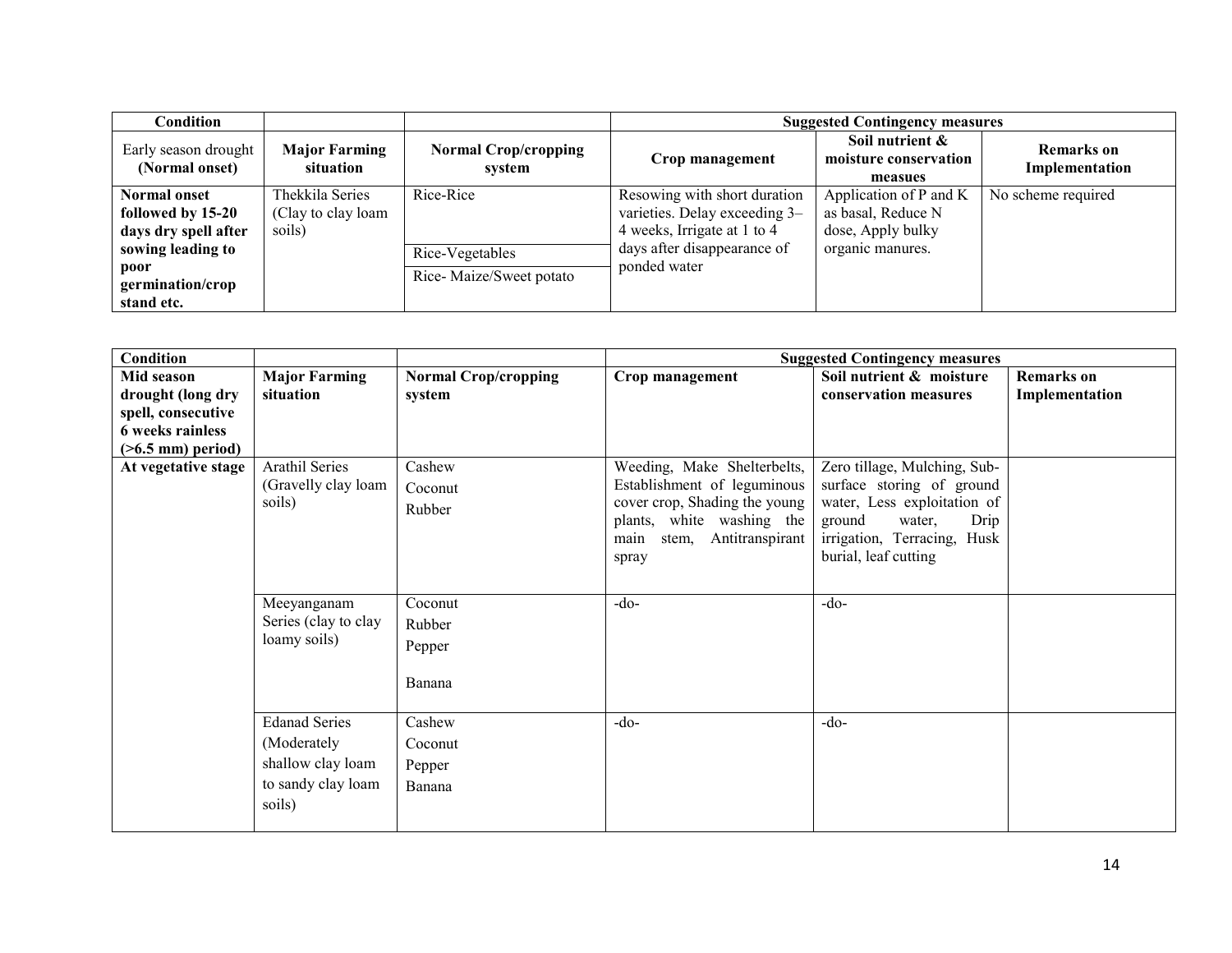| Thekkila Series<br>(Clay to clay loam<br>soils) | Rice-Rice<br>Rice-Vegetables<br>Rice-Maize/Sweet potato<br>Areca nut | Weeding, Make Shelterbelts,<br>spraying potassium chloride,<br>thinning of $33-50\%$<br>population, anti-transpirant<br>spray                                    | Irrigate at 1 to 4 days after<br>disappearance of ponded<br>water, Insitu rainwater<br>conservation, Application of<br>P and K as basal, Reduce N<br>dose, Apply bulky organic<br>manures. Collection and<br>conservation of rain water,<br>Intermittent<br>flooding,<br>maintaining the soil in sub-<br>saturated<br>condition,<br>drying<br>alternate<br>and<br>wetting. |  |
|-------------------------------------------------|----------------------------------------------------------------------|------------------------------------------------------------------------------------------------------------------------------------------------------------------|----------------------------------------------------------------------------------------------------------------------------------------------------------------------------------------------------------------------------------------------------------------------------------------------------------------------------------------------------------------------------|--|
| Payalam series<br>(Clay)                        | Coconut<br>Areca nut<br>Pepper<br>Rubber<br>Cashew                   | Weeding, Make Shelterbelts,<br>Establishment of leguminous<br>cover crop, Shading the young<br>plants, white washing the<br>main stem, Anti-transpirant<br>spray | Zero tillage, Mulching, Sub-<br>surface storing of ground<br>water, Less exploitation of<br>Drip<br>ground<br>water,<br>irrigation, Terracing, Husk<br>burial, leaf cutting.                                                                                                                                                                                               |  |
| Kolathur series<br>(Rock out crop)              | Coconut<br>Cashew                                                    |                                                                                                                                                                  |                                                                                                                                                                                                                                                                                                                                                                            |  |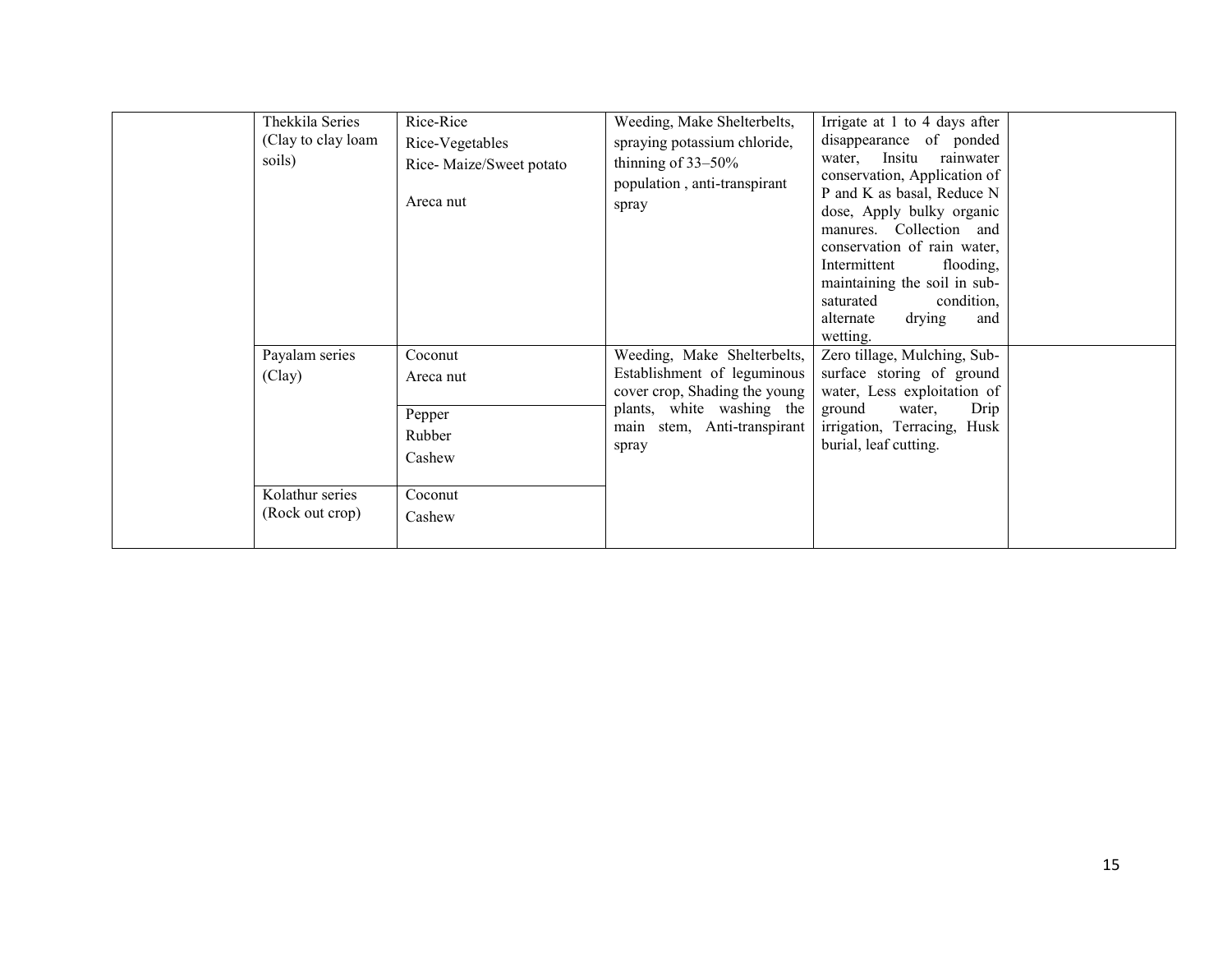| Condition                                                                                                |                                                                      |                                                         | <b>Suggested Contingency measures</b>                                                                                                                                 |                                                                                                                                                                                                                                                                                            |                                     |  |
|----------------------------------------------------------------------------------------------------------|----------------------------------------------------------------------|---------------------------------------------------------|-----------------------------------------------------------------------------------------------------------------------------------------------------------------------|--------------------------------------------------------------------------------------------------------------------------------------------------------------------------------------------------------------------------------------------------------------------------------------------|-------------------------------------|--|
| Mid season<br>drought (long dry<br>spell, consecutive<br><b>6</b> weeks rainless<br>$($ >6.5 mm) period) | <b>Major Farming</b><br>situation                                    | <b>Normal Crop/cropping</b><br>system                   | Crop management                                                                                                                                                       | Soil nutrient & moisture<br>conservation measures                                                                                                                                                                                                                                          | <b>Remarks</b> on<br>Implementation |  |
| At flowering/<br>fruiting stage                                                                          | <b>Arathil Series</b><br>(Gravelly clay<br>loam)                     | Cashew<br>Coconut<br>Rubber                             | Formation of Shelterbelts.<br>Antitranspirant spray                                                                                                                   | Irrigate at 1 to 4 days after<br>disappearance of ponded<br>water,<br>Insitu<br>rainwater<br>conservation,<br>Collection<br>and conservation of rain<br>water, Intermittent flooding,<br>maintaining the soil in sub-<br>saturated<br>condition,<br>alternate<br>drying<br>and<br>wetting. |                                     |  |
|                                                                                                          | Meeyanganam<br>Series (clay to clay<br>loamy<br><b>Edanad Series</b> | Coconut<br>Rubber<br>Pepper<br>Banana<br>Cashew         | $-do-$<br>$-do$                                                                                                                                                       | $-do-$<br>$-do$                                                                                                                                                                                                                                                                            |                                     |  |
|                                                                                                          | (Moderately<br>shallow clay loam<br>to sandy clay loam               | Coconut<br>Pepper<br>Banana                             |                                                                                                                                                                       |                                                                                                                                                                                                                                                                                            |                                     |  |
|                                                                                                          | Thekkila Series<br>(Clay to clay loam                                | Rice-Rice<br>Rice-Vegetables<br>Rice-Maize/Sweet potato | Sprinkler<br>irrigation<br>for coffee and<br>(especially<br>Suppresses<br>weed<br>pepper),<br>of<br>growth,<br>Formation<br>Shelterbelts,<br>Antitranspirant<br>spray | $\overline{\text{M}}$ ulching,<br>Sub-surface<br>storing of ground water,<br>Less exploitation of ground<br>Drip<br>irrigation,<br>water,<br>Terracing                                                                                                                                     |                                     |  |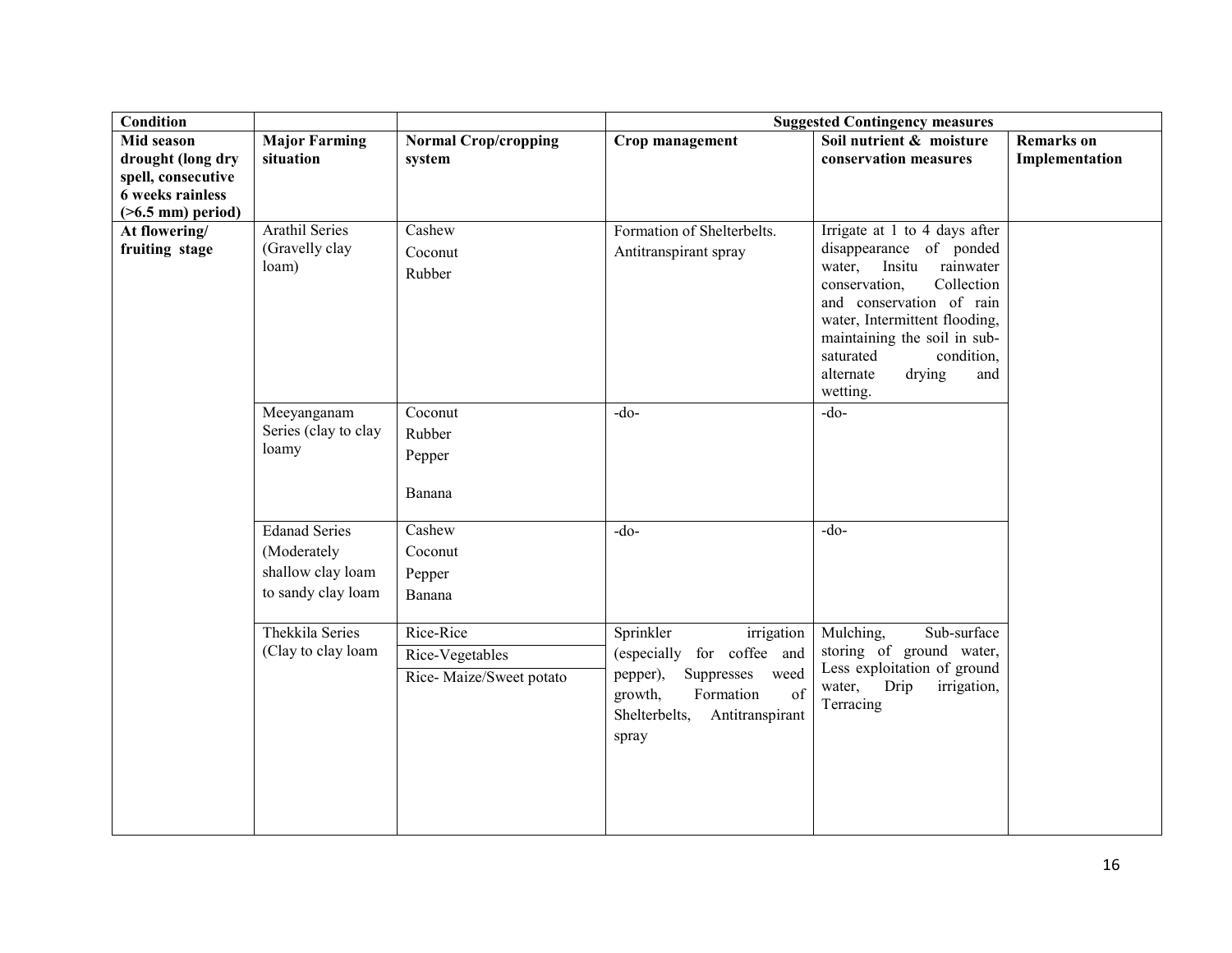|                         | Payalam<br>series(Clay)<br>Kolathur series                                               | Areca nut<br>Coconut<br>Arecanut<br>Pepper<br>Rubber<br>Cashew<br>Coconut | Formation of Shelterbelts.<br>Antitranspirant spray<br>Formation of Shelterbelts.                                                          | Irrigate at 1 to 4 days after<br>disappearance of ponded<br>Insitu<br>rainwater<br>water,<br>conservation,<br>Collection<br>and conservation of rain<br>water, Intermittent flooding,<br>maintaining the soil in sub-<br>saturated<br>condition,<br>alternate<br>drying | and                                 |
|-------------------------|------------------------------------------------------------------------------------------|---------------------------------------------------------------------------|--------------------------------------------------------------------------------------------------------------------------------------------|-------------------------------------------------------------------------------------------------------------------------------------------------------------------------------------------------------------------------------------------------------------------------|-------------------------------------|
|                         | (Rock out crop)                                                                          | Cashew                                                                    | Antitranspirant spray                                                                                                                      | wetting.                                                                                                                                                                                                                                                                |                                     |
| Condition               |                                                                                          |                                                                           |                                                                                                                                            | <b>Suggested Contingency measures</b>                                                                                                                                                                                                                                   |                                     |
| <b>Terminal drought</b> | <b>Major Farming</b><br>situation                                                        | <b>Normal Crop/cropping</b><br>system                                     | Crop management                                                                                                                            | Soil nutrient &<br>moisture conservation<br>measues                                                                                                                                                                                                                     | <b>Remarks</b> on<br>Implementation |
|                         | <b>Arathil Series</b><br>(Gravelly clay<br>loam)                                         | Cashew<br>Coconut<br>Rubber                                               | Establishment of leguminous<br>cover crop, Shading, Pruning<br>of coffee,<br>Antitranspirant<br>spray                                      | Sub-surface storing of<br>ground<br>water, Less<br>exploitation of ground<br>water, Drip irrigation,<br>Terracing, Husk burial,<br>leaf cutting.                                                                                                                        |                                     |
|                         | Meeyanganam<br>Series (clay to clay<br>loamy                                             | Coconut<br>Rubber<br>Pepper<br>Banana                                     |                                                                                                                                            |                                                                                                                                                                                                                                                                         |                                     |
|                         | <b>Edanad Series</b><br>(Moderately<br>shallow clay loam<br>to sandy clay loam<br>soils) | Cashew<br>Coconut<br>Pepper<br>Banana                                     |                                                                                                                                            |                                                                                                                                                                                                                                                                         |                                     |
|                         | Thekkila Series<br>(Clay to clay loam                                                    | Rice-Rice<br>Rice-Vegetables<br>Rice-Maize/Sweet potato<br>Areca nut      | the<br>irrigation<br>Terminate<br>14 to 17 days before harvest,<br>Harvesting<br>at physiological maturity,<br>Establishment of leguminous | Maintaining the soil in<br>sub-saturated condition.<br>alternate drying and<br>wetting.<br>Sub-surface storing of                                                                                                                                                       |                                     |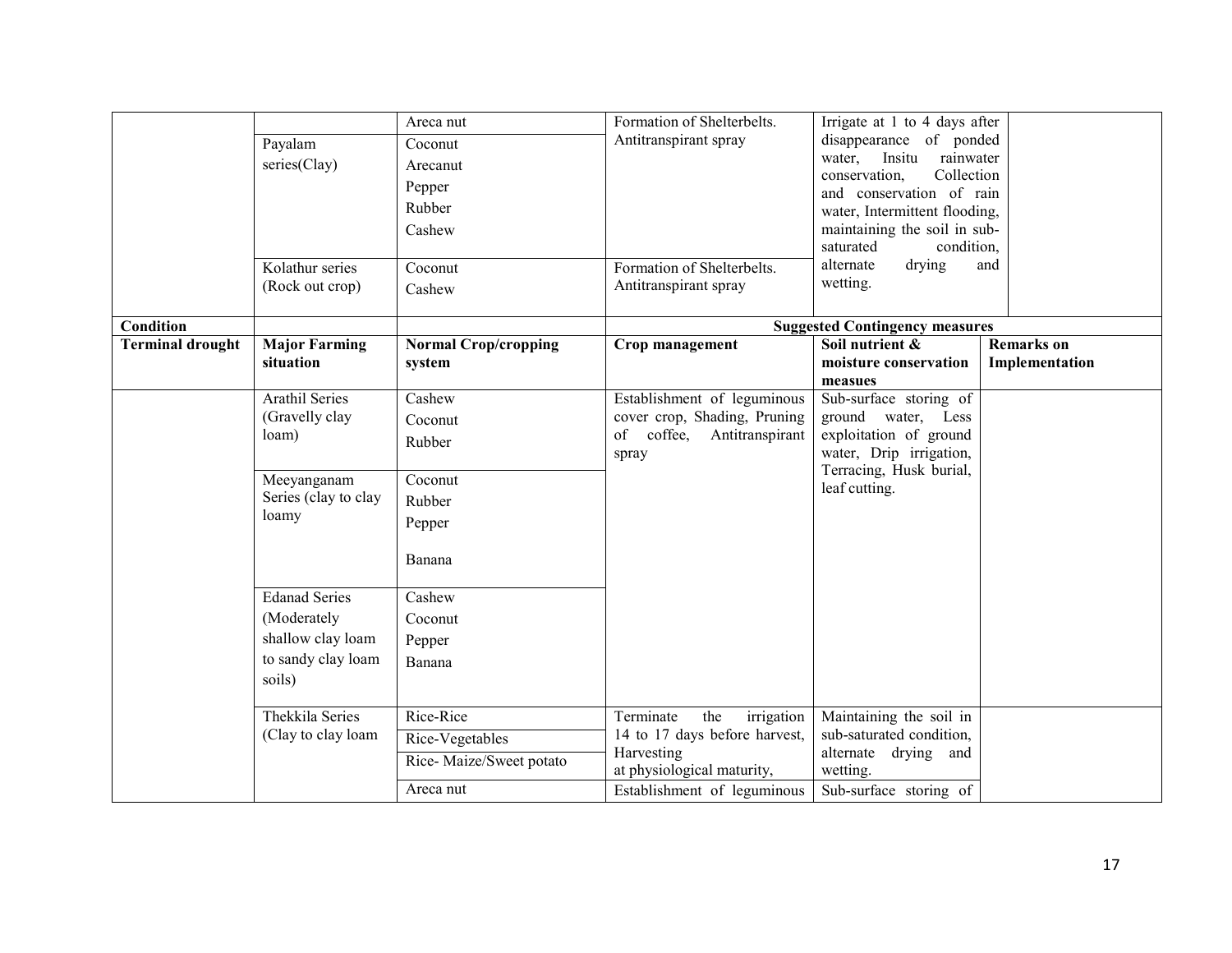| Payalam<br>series(Clay)            | Coconut<br>Areca nut<br>Pepper<br>Rubber<br>Cashew | cover crop, Shading, Pruning ground<br>coffee, Antitranspirant exploitation of ground<br>of<br>spray, | Less<br>water,<br>water, Drip irrigation,<br>Terracing, Husk burial,<br>leaf cutting. |  |
|------------------------------------|----------------------------------------------------|-------------------------------------------------------------------------------------------------------|---------------------------------------------------------------------------------------|--|
| Kolathur series<br>(Rock out crop) | Coconut<br>Cashew                                  |                                                                                                       |                                                                                       |  |

# 2.1.2 Irrigated situation

| Condition           |                      |                             | <b>Suggested Contingency measures</b> |                    |                   |  |
|---------------------|----------------------|-----------------------------|---------------------------------------|--------------------|-------------------|--|
|                     | <b>Major Farming</b> | <b>Normal Crop/cropping</b> | Change in crop/cropping               | Agronomic measures | <b>Remarks</b> on |  |
|                     | situation            | svstem                      | system                                |                    | Implementation    |  |
| Delayed release of  |                      |                             | NA                                    |                    |                   |  |
| water in canals     |                      |                             |                                       |                    |                   |  |
| due to low rainfall |                      |                             |                                       |                    |                   |  |
|                     |                      |                             |                                       |                    |                   |  |

| Condition           |                      |                             | <b>Suggested Contingency measures</b> |                           |                   |  |
|---------------------|----------------------|-----------------------------|---------------------------------------|---------------------------|-------------------|--|
|                     | <b>Major Farming</b> | <b>Normal Crop/cropping</b> | Change in crop/cropping               | <b>Agronomic measures</b> | <b>Remarks</b> on |  |
|                     | situation            | svstem                      | system                                |                           | Implementation    |  |
| Limited release of  |                      |                             | NA                                    |                           |                   |  |
| water in canals     |                      |                             |                                       |                           |                   |  |
| due to low rainfall |                      |                             |                                       |                           |                   |  |

| Condition        |                      |                             | <b>Suggested Contingency measures</b> |                           |                   |  |
|------------------|----------------------|-----------------------------|---------------------------------------|---------------------------|-------------------|--|
|                  | <b>Major Farming</b> | <b>Normal Crop/cropping</b> | Change in crop/cropping               | <b>Agronomic measures</b> | <b>Remarks</b> on |  |
|                  | situation            | svstem                      | system                                |                           | Implementation    |  |
| Non release of   |                      |                             | NA                                    |                           |                   |  |
| water in canals  |                      |                             |                                       |                           |                   |  |
| under delayed    |                      |                             |                                       |                           |                   |  |
| onset of monsoon |                      |                             |                                       |                           |                   |  |
| in catchment     |                      |                             |                                       |                           |                   |  |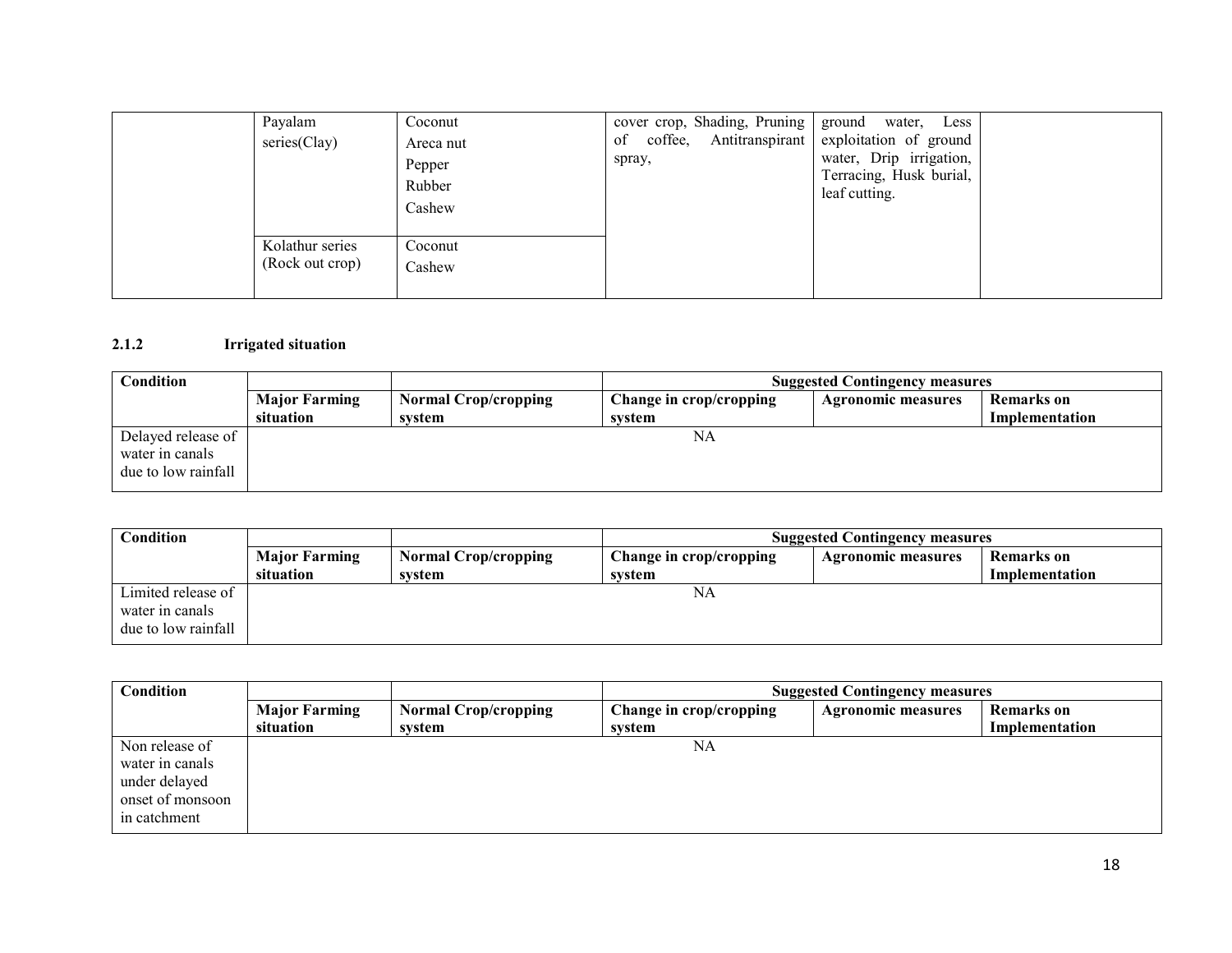| Condition                                                                            |                                   |                                       | <b>Suggested Contingency measures</b>            |                           |                                     |  |
|--------------------------------------------------------------------------------------|-----------------------------------|---------------------------------------|--------------------------------------------------|---------------------------|-------------------------------------|--|
|                                                                                      | <b>Major Farming</b><br>situation | <b>Normal Crop/cropping</b><br>system | Change in<br>$\mathbf{crop/c}$ ropping<br>system | <b>Agronomic measures</b> | <b>Remarks</b> on<br>Implementation |  |
| Lack of inflows<br>into tanks due to<br>insufficient<br>/delayed onset of<br>monsoon |                                   |                                       | NA                                               |                           |                                     |  |

| Condition                                                      |                      |                             |                 | <b>Suggested Contingency measures</b>                                                                                                                                                                                                                           |                                                      |
|----------------------------------------------------------------|----------------------|-----------------------------|-----------------|-----------------------------------------------------------------------------------------------------------------------------------------------------------------------------------------------------------------------------------------------------------------|------------------------------------------------------|
|                                                                | <b>Major Farming</b> | <b>Normal Crop/cropping</b> | Change in crop/ | <b>Agronomic measures</b>                                                                                                                                                                                                                                       | <b>Remarks</b> on                                    |
|                                                                | situation            | system                      | cropping system |                                                                                                                                                                                                                                                                 | Implementation                                       |
| Insufficient<br>groundwater<br>recharge due to<br>low rainfall | Coconut              | Mono cropping               |                 | Reduce frequency of irrigation<br>Mulching with dried leaves<br>Husk burial<br>Mulching of the entire field for<br>moisture conservation<br>Other moisture conservation practices<br>Micro-irrigation.                                                          | Drip and sprinkler<br>irrigation may be<br>practiced |
|                                                                |                      | Intercropping               |                 | Tree planting.<br>Reduce frequency of irrigation<br>Mulching with dried leaves<br>Husk burial<br>Mulching of the entire field for<br>moisture conservation<br>Other moisture conservation practices<br>Micro-irrigation<br>Drought tolerant crops as intercrops |                                                      |
|                                                                | Banana               | Mono cropping               |                 | Mulching,<br>Spraying anti-transpirants<br>Covering the plant with dried leaves<br>Reduce frequency of irrigation                                                                                                                                               |                                                      |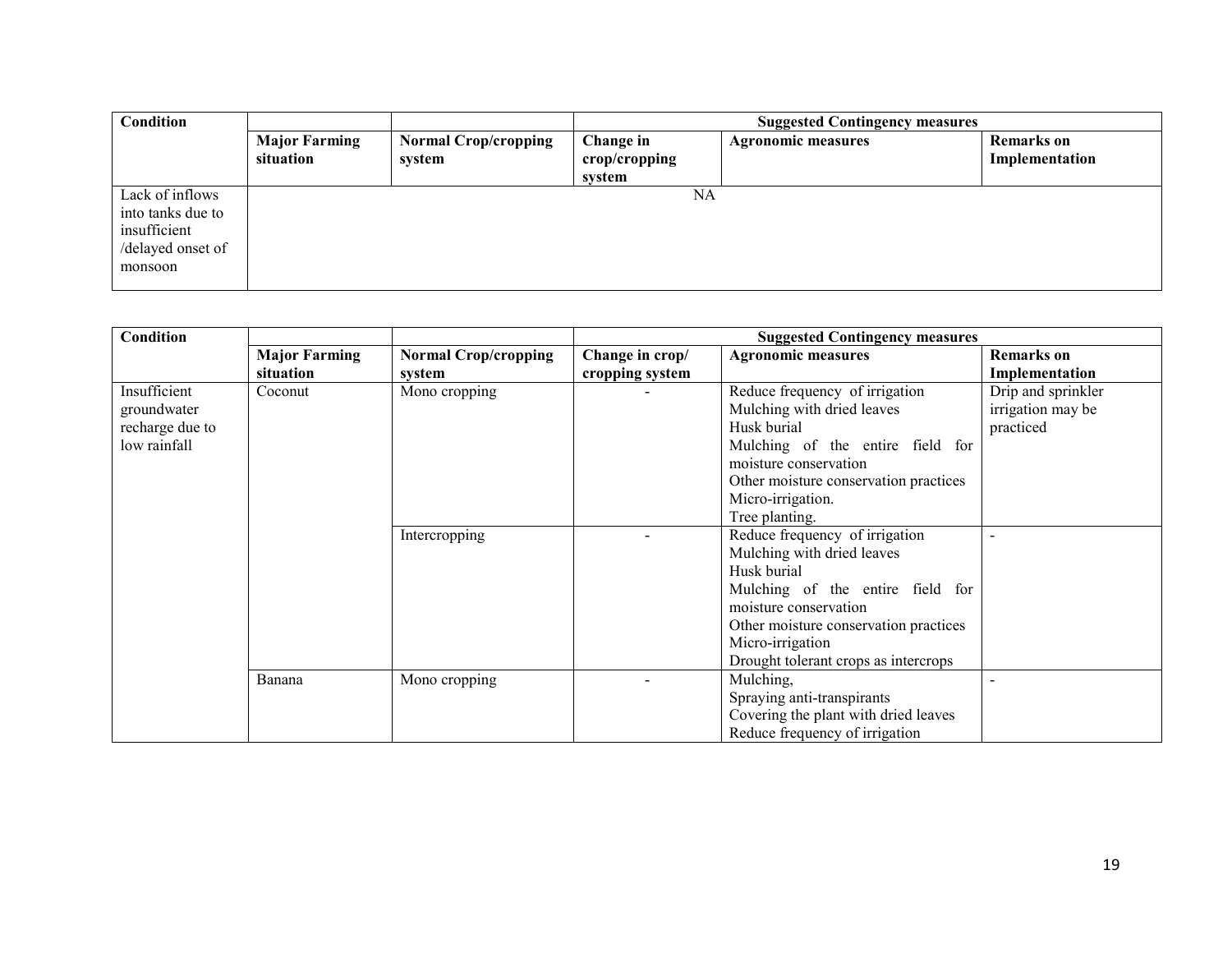## 2.2 Unusual rains (untimely, unseasonal etc) (for both rainfed and irrigated situations)

| Condition                                                               |                                                                                                           | <b>Suggested contingency measure</b>    |                                                                                                                                               |                                          |  |
|-------------------------------------------------------------------------|-----------------------------------------------------------------------------------------------------------|-----------------------------------------|-----------------------------------------------------------------------------------------------------------------------------------------------|------------------------------------------|--|
| Continuous high rainfall in a<br>short span leading to water<br>logging | <b>Vegetative stage</b>                                                                                   | <b>Flowering stage</b>                  | Crop maturity stage                                                                                                                           | Post harvest                             |  |
| Rice                                                                    | Improve drainage facility                                                                                 | Improve drainage<br>facility            | drainage<br>Improve<br>facility,<br>Cultivation<br>of varieties having<br>seed dormancy,<br>Harvest the crop at<br>physiological<br>maturity. | Improve storage<br>facility/godowns      |  |
| Horticulture                                                            |                                                                                                           |                                         |                                                                                                                                               |                                          |  |
| Coconut                                                                 | Provide proper drainage, Cover crops, Strips cropping with fodder grasses, Collection and conservation of |                                         |                                                                                                                                               | Improve storage                          |  |
| Pepper                                                                  | rainwater,<br>Delay harvest                                                                               |                                         | facility/ godowns.<br>Use of Copra dryers,                                                                                                    |                                          |  |
| Banana                                                                  |                                                                                                           | use of dryers                           |                                                                                                                                               |                                          |  |
| Arecanut                                                                |                                                                                                           |                                         |                                                                                                                                               |                                          |  |
| Heavy rainfall with high<br>speed winds in a short span                 |                                                                                                           |                                         |                                                                                                                                               |                                          |  |
| Rice                                                                    | Improve drainage facility, Shelter belts, alley cropping.                                                 | Improve storage<br>facility/<br>godowns |                                                                                                                                               |                                          |  |
| Horticulture                                                            |                                                                                                           |                                         |                                                                                                                                               |                                          |  |
| Coconut                                                                 | Provide proper drainage                                                                                   |                                         | Propping of Banana, Improve drainage                                                                                                          | Improve storage                          |  |
| Pepper                                                                  | Provide proper drainage Provide wind breaks                                                               | facility, shelter belts,                |                                                                                                                                               | facility/godowns.<br>Use of Copra Dryers |  |
| Banana                                                                  | Propping, Provide wind breaks                                                                             |                                         |                                                                                                                                               | Use of dryers                            |  |
| Cashew                                                                  | Deep planting                                                                                             |                                         |                                                                                                                                               |                                          |  |
| Vegetable                                                               | Proper drainage, Provide wind breaks                                                                      |                                         |                                                                                                                                               |                                          |  |
| Arecanut                                                                | Improve drainage facility, shelter belts                                                                  |                                         |                                                                                                                                               |                                          |  |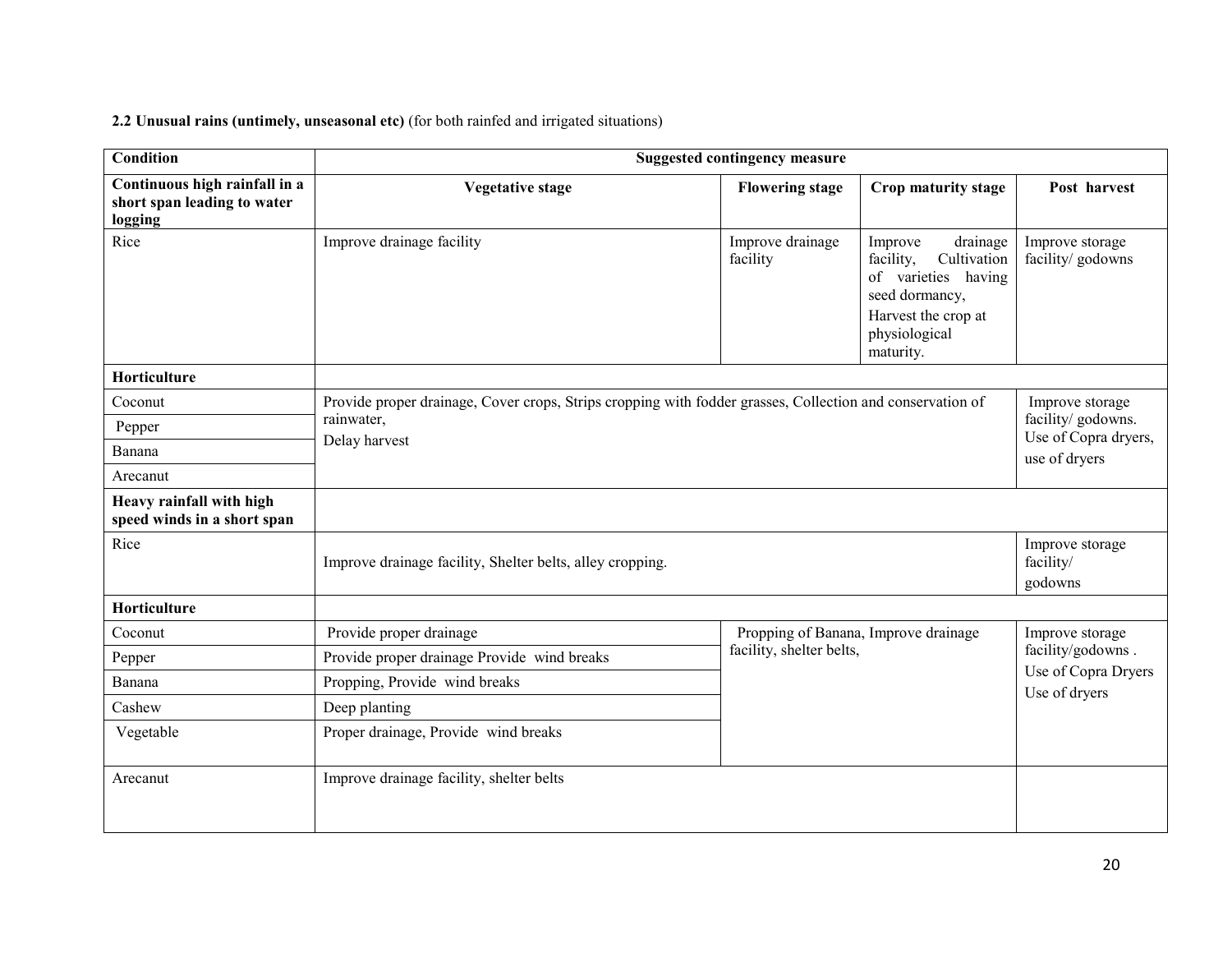| Outbreak of pests and<br>diseases due to unseasonal<br>rains |                                                                                                                                                                                                                                                                                                                                                                                                       |                                                                                                                                  |                                                                                              |                                      |
|--------------------------------------------------------------|-------------------------------------------------------------------------------------------------------------------------------------------------------------------------------------------------------------------------------------------------------------------------------------------------------------------------------------------------------------------------------------------------------|----------------------------------------------------------------------------------------------------------------------------------|----------------------------------------------------------------------------------------------|--------------------------------------|
| Rice                                                         | Adopt prophylactic and curative measures, Cultivation of resistant varieties,<br>Application of bio-control agents, Use of disease free seeds, Proper seed treatment,<br>Balanced application of fertilizers, Phyto-sanitation.                                                                                                                                                                       | Harvest the crop at<br>physiological<br>maturity                                                                                 | Improve storage<br>facility.<br>Control measures<br>against post harvest                     |                                      |
| Horticulture                                                 |                                                                                                                                                                                                                                                                                                                                                                                                       |                                                                                                                                  |                                                                                              | diseases Storage<br>facility in cold |
| Coconut                                                      | Prophylactic and Control measures against bud rot<br>and red palm weevil                                                                                                                                                                                                                                                                                                                              |                                                                                                                                  |                                                                                              | storage                              |
| Pepper                                                       | Prophylactic and Control measures against Foot rot.<br>Remove and burn all infected plant debris and dead<br>vines along with root system to reduce the build up of<br>the inoculum in the field. Prune the runner shoots or<br>tie back to vines before the onset of monsoon. Prune<br>off the leaves and shoots of vines to a height of 2 feet<br>from the soil. Application of bio-control agents. | Application of control<br>measures against fungal<br>pollu<br>using Bordeaux<br>mixture 1% and Copper<br>oxy chloride fungicides | Application<br>of<br>control<br>measures<br>against Pollu                                    |                                      |
| Cashew                                                       |                                                                                                                                                                                                                                                                                                                                                                                                       | Control measures against<br>TMB attack as per POP<br>schedule                                                                    |                                                                                              |                                      |
| Banana                                                       | Control measures against Sigatoka. Remove and<br>destroy severely infected and completely dried leaves,<br>Use disease free healthy planting material. Avoid any<br>sort of root injury through intercultural operations or<br>by nematode infestation, Provide better drainage,                                                                                                                      | Control measures against<br>Sigatoka                                                                                             | Control<br>measures<br>against Sigatoka                                                      |                                      |
| Vegetables                                                   | Control measures against fungal infections of<br>vegetables.                                                                                                                                                                                                                                                                                                                                          |                                                                                                                                  | Control<br>measures<br>foot<br>against<br>rot.<br>anthracnose and other<br>fungal infections |                                      |
| Arecanut                                                     | Grow cover crops in the garden and apply in situ.<br>Avoid water stagnation in the garden by providing<br>drainage facilities. Prophylactic spray of 1%<br>Bordeaux mixture with stickers once before the onset<br>of south west monsoon followed by second and third<br>applications at 40-45 days interval. Collect and<br>destroy all fallen and infected nuts.                                    |                                                                                                                                  |                                                                                              |                                      |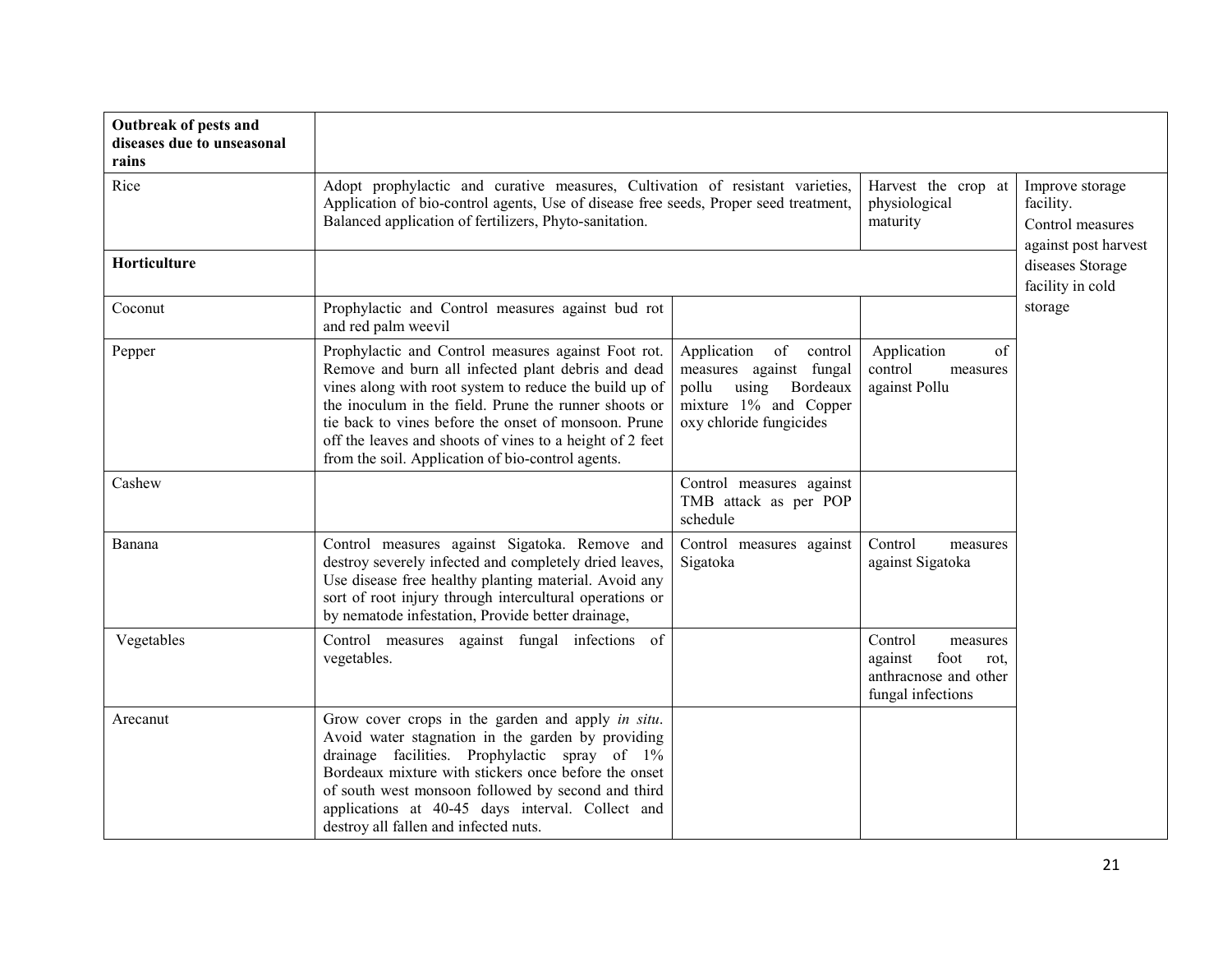### 2.3 Floods

| <b>Condition</b>          |                                                                                                                                                                                                                                                                 | <b>Suggested contingency measures</b> |                             |                                                                                                    |  |  |
|---------------------------|-----------------------------------------------------------------------------------------------------------------------------------------------------------------------------------------------------------------------------------------------------------------|---------------------------------------|-----------------------------|----------------------------------------------------------------------------------------------------|--|--|
| <b>Transient</b>          | Seedling / nursery stage                                                                                                                                                                                                                                        | <b>Vegetative stage</b>               | <b>Reproductive stage</b>   | At harvest                                                                                         |  |  |
| water<br>logging/         |                                                                                                                                                                                                                                                                 |                                       |                             |                                                                                                    |  |  |
| partial                   |                                                                                                                                                                                                                                                                 |                                       |                             |                                                                                                    |  |  |
| inundation                |                                                                                                                                                                                                                                                                 |                                       |                             |                                                                                                    |  |  |
| Rice                      | River embankments, Improve drainage facility, scientific and proper land utilization,<br>cultivation flood tolerant varieties, Crop insurance                                                                                                                   |                                       | Spray NaCl<br>Early harvest | Harvest the crop at physiological<br>maturity, Cultivation<br>of varieties<br>having seed dormancy |  |  |
| Horticulture              |                                                                                                                                                                                                                                                                 |                                       |                             |                                                                                                    |  |  |
| Coconut                   | Proper drainage. Drench soil with Bordeaux Mixture for pepper, Timely cleaning, de-silting and deepening of natural water reservoir and drainage                                                                                                                |                                       |                             |                                                                                                    |  |  |
| Cashew                    | channels, Construction and protection of all the flood protection embankments, ring bunds and other bunds. Dams and levees can also be constructed<br>which can be used as temporarily storing space which reduces the chances of lower plains getting flooded. |                                       |                             |                                                                                                    |  |  |
| Pepper                    |                                                                                                                                                                                                                                                                 |                                       |                             |                                                                                                    |  |  |
| Banana                    |                                                                                                                                                                                                                                                                 |                                       |                             |                                                                                                    |  |  |
| Arecanut                  |                                                                                                                                                                                                                                                                 |                                       |                             |                                                                                                    |  |  |
| Continuous<br>submergence |                                                                                                                                                                                                                                                                 |                                       |                             |                                                                                                    |  |  |
| for more                  |                                                                                                                                                                                                                                                                 |                                       |                             |                                                                                                    |  |  |
| than 2 days               |                                                                                                                                                                                                                                                                 |                                       |                             |                                                                                                    |  |  |
| Rice                      | Cultivation flood tolerant varieties, Crop insurance, Improve drainage facility                                                                                                                                                                                 |                                       |                             |                                                                                                    |  |  |
| Horticulture              |                                                                                                                                                                                                                                                                 |                                       |                             |                                                                                                    |  |  |
| Coconut                   | Timely cleaning, de-silting and deepening of natural water reservoir and drainage channels, Construction and protection of all the flood protection                                                                                                             |                                       |                             |                                                                                                    |  |  |
| Pepper                    | embankments, ring bunds and other bunds. Dams and levees can also be constructed which can be used as temporarily storing space which reduces the<br>chances of lower plains getting flooded.                                                                   |                                       |                             |                                                                                                    |  |  |
| Banana                    |                                                                                                                                                                                                                                                                 |                                       |                             |                                                                                                    |  |  |
| Arecanut                  |                                                                                                                                                                                                                                                                 |                                       |                             |                                                                                                    |  |  |
| Sea water                 |                                                                                                                                                                                                                                                                 |                                       |                             |                                                                                                    |  |  |
| intrusion                 |                                                                                                                                                                                                                                                                 |                                       |                             |                                                                                                    |  |  |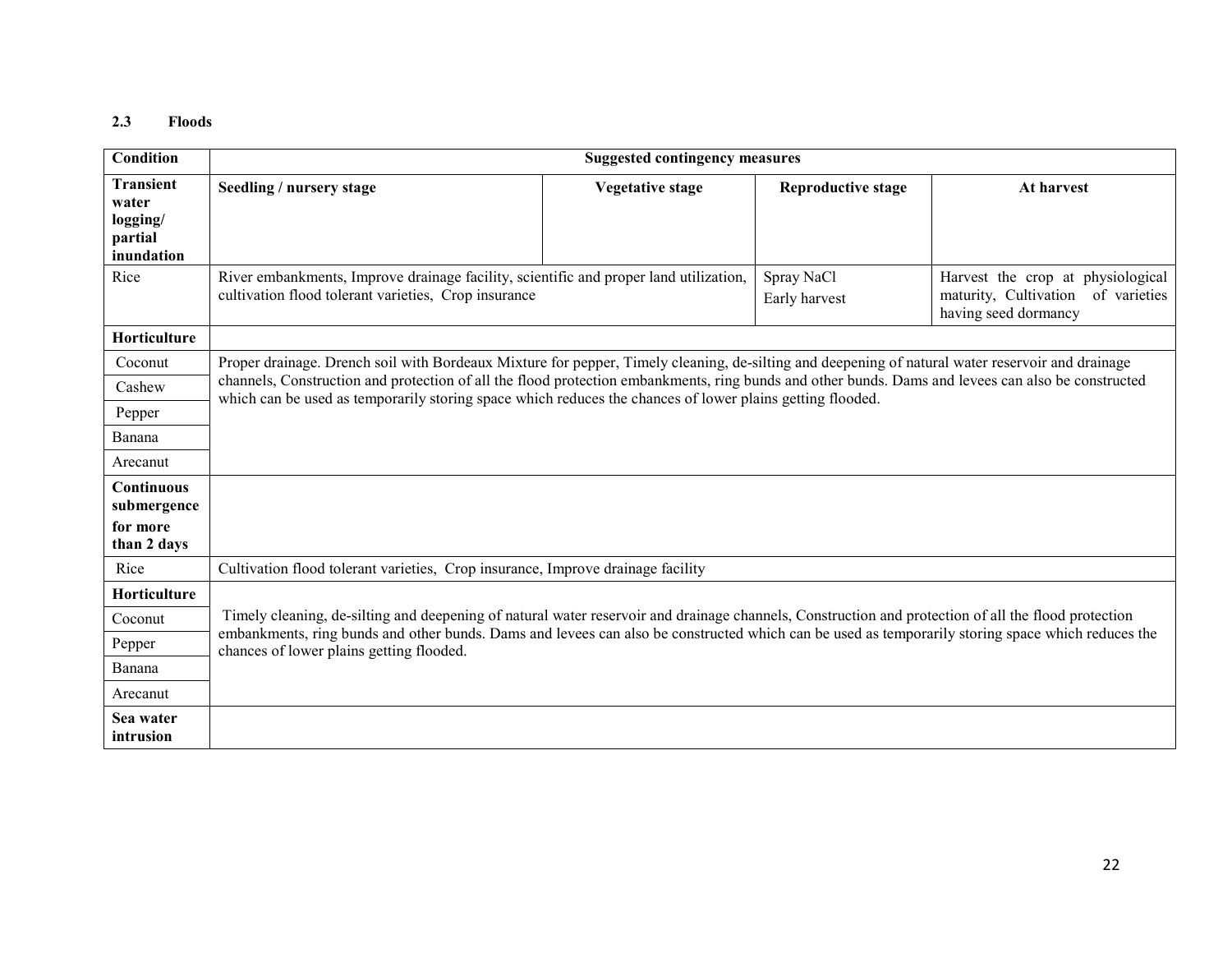| Coconut | • Reduction of soil salinity by copious irrigation<br>• Cultivation on mounds for providing way for<br>leaching of salts | Reduction of soil salinity by<br>copious irrigation | Reduction of soil salinity<br>by copious irrigation | Paddy land conservation for general<br>reduction of sea water intrusion |
|---------|--------------------------------------------------------------------------------------------------------------------------|-----------------------------------------------------|-----------------------------------------------------|-------------------------------------------------------------------------|
|         | • Sea Wall protection,                                                                                                   |                                                     |                                                     |                                                                         |
|         | • Mangrove forest establishment                                                                                          |                                                     |                                                     |                                                                         |
|         | • establishment of bioshield                                                                                             |                                                     |                                                     |                                                                         |
|         | • Prophylactic spraying of Bordeaux Mixture                                                                              |                                                     |                                                     |                                                                         |

#### 2.4 Extreme events: Heat wave / Cold wave/Frost/ Hailstorm /Cyclone: Not applicable in Kasargod District

| <b>Extreme event type</b> | <b>Suggested contingency measure</b> |                         |                           |            |  |
|---------------------------|--------------------------------------|-------------------------|---------------------------|------------|--|
|                           | Seedling / nursery stage             | <b>Vegetative stage</b> | <b>Reproductive stage</b> | At harvest |  |
| <b>Heat Wave</b>          | Not applicable                       |                         |                           |            |  |
| Cold wave                 |                                      |                         |                           |            |  |
| Frost                     |                                      |                         |                           |            |  |
| Hailstorm                 |                                      |                         |                           |            |  |
| Cyclone                   |                                      |                         |                           |            |  |

## Contingent strategies for Livestock, Poultry & Fisheries

#### 2.5.1 Livestock

|                                 | <b>Suggested contingency measures</b>                                                                                                       |                                         |                                                                          |  |  |
|---------------------------------|---------------------------------------------------------------------------------------------------------------------------------------------|-----------------------------------------|--------------------------------------------------------------------------|--|--|
|                                 | <b>Before the event</b>                                                                                                                     | During the event                        | After the event                                                          |  |  |
| <b>Drought</b>                  |                                                                                                                                             |                                         |                                                                          |  |  |
| Feed and fodder<br>availability | Promote utilization of unconventional feed ingredients and<br>tree fodders, Effective utilization of slurry, storage of feed<br>and fodder, | Provide vitamin supplements             | Management of nutritional<br>disease and special care on<br>reproduction |  |  |
| Drinking water                  | Storage of drinking water                                                                                                                   | Careful utilization of water            |                                                                          |  |  |
| Health and disease              | Vaccination and regular de-worming                                                                                                          | Feed<br>Vitamins)<br>supplements<br>and |                                                                          |  |  |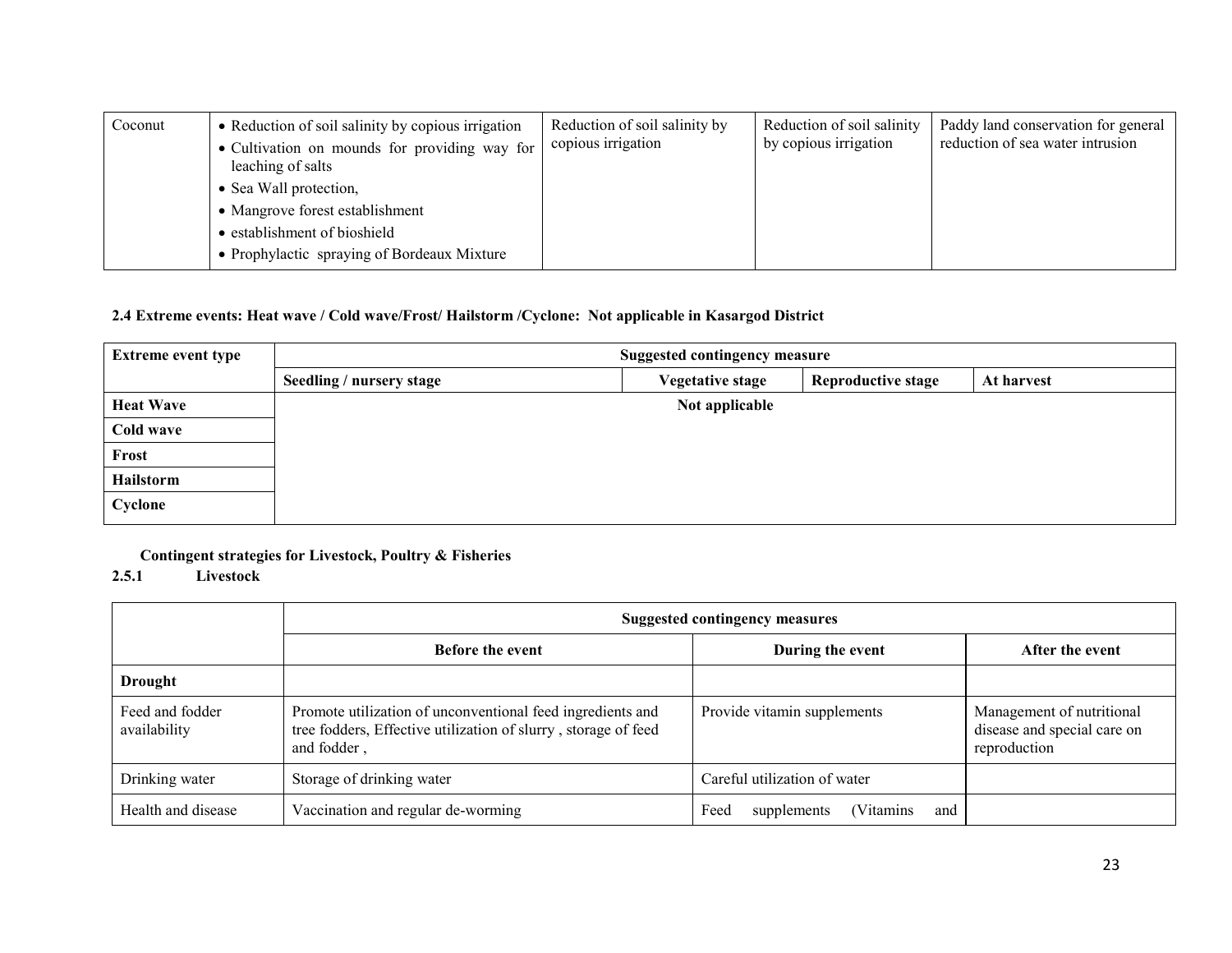| management                        |                                                                                                                       | minerals, vitamin B complex, $A$ and $D_3$ )                                     |                       |
|-----------------------------------|-----------------------------------------------------------------------------------------------------------------------|----------------------------------------------------------------------------------|-----------------------|
| <b>Floods</b>                     |                                                                                                                       |                                                                                  |                       |
| Feed and fodder<br>availability   | Harvesting and proper storage of existing fodder                                                                      | Proper drainage to prevent spoilage of<br>fodder (Earthing up and drainage)      |                       |
| Drinking water                    | Protection of water source from flood                                                                                 | Quality inspection                                                               |                       |
|                                   |                                                                                                                       | Waterborne diseases                                                              |                       |
| Health and disease<br>management  | Preventive vaccinations                                                                                               | Treatment to control the disease                                                 | Management of disease |
| Cyclone                           |                                                                                                                       |                                                                                  |                       |
| Feed and fodder<br>availability   |                                                                                                                       |                                                                                  |                       |
| Drinking water                    | No such situations occurred so far in Kasaragod district                                                              |                                                                                  |                       |
| Health and disease<br>management  |                                                                                                                       |                                                                                  |                       |
| Heat wave and cold<br>wave        |                                                                                                                       |                                                                                  |                       |
| Shelter/environment<br>management | Planting of protective trees for shade purpose, install<br>sprinklers/fans, proper animal spacing should be provided, | Use of fans, sprinkler, provide clean<br>drinking water, vitamin supplementation |                       |
| Health and disease<br>management  | Vaccination/regular de-worming, protect against stress borne<br>diseases like HS pneumonia etc                        | Protect young /neonatal livestock from<br>exposure to direct cold /hot winds     |                       |

# 2.5.2 Poultry

| <b>Suggested contingency measures</b> |                  |                 | Convergence/linkages with<br>ongoing programs, if any |
|---------------------------------------|------------------|-----------------|-------------------------------------------------------|
| <b>Before the event</b>               | During the event | After the event | No programmes or schemes                              |
|                                       |                  |                 | have taken up in Kasaragod<br>District.<br>disaster   |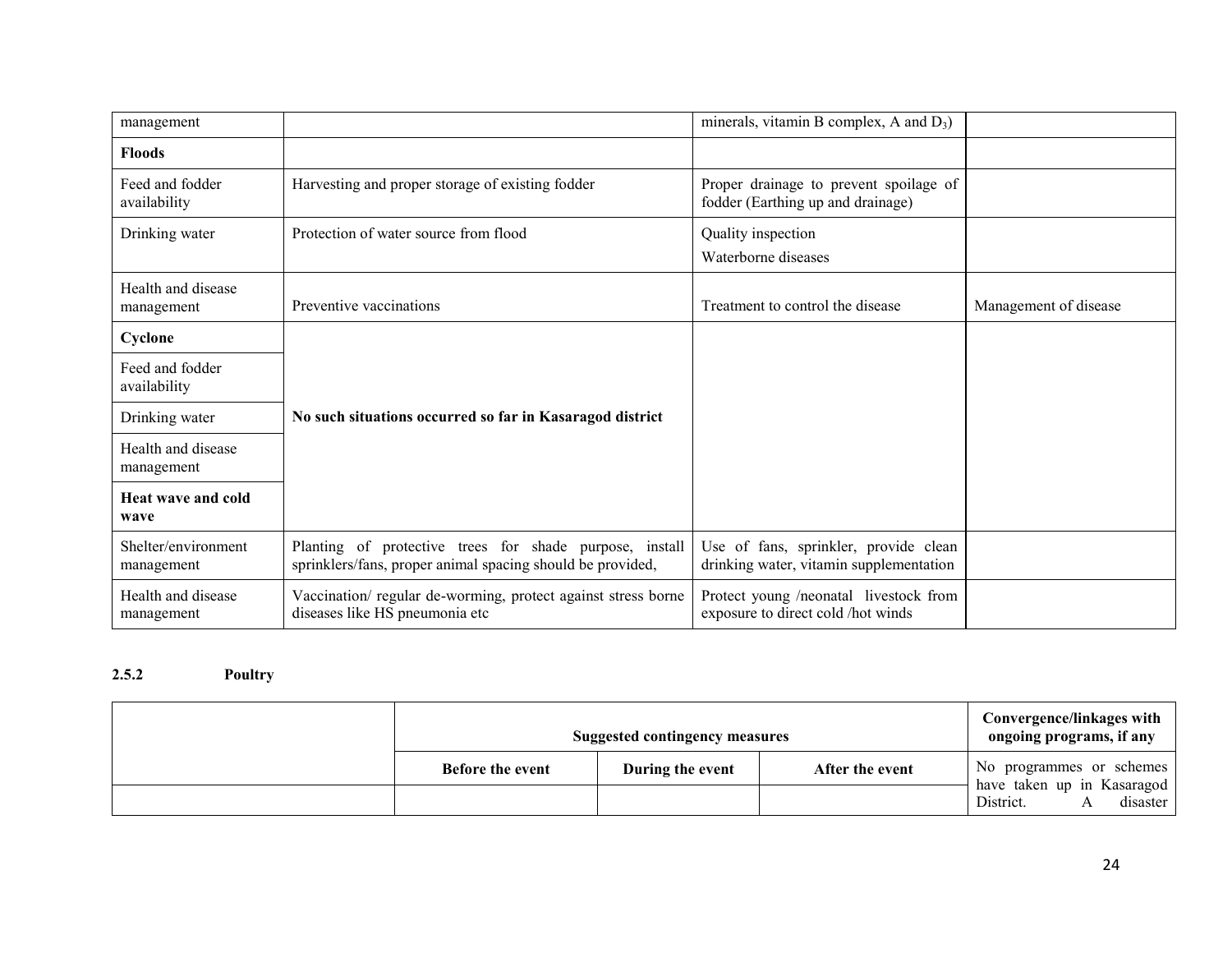| <b>Drought</b>                 |                                                                                   |                                                                    |                                                                     | management committee has<br>been formed at district level                          |
|--------------------------------|-----------------------------------------------------------------------------------|--------------------------------------------------------------------|---------------------------------------------------------------------|------------------------------------------------------------------------------------|
| Shortage of feed ingredients   | Store feed ingredients import<br>if needed                                        | feed<br>Import<br>ingredients,<br>reduce<br>population size        |                                                                     | by Animal Husbandry Dept.<br>However, No programmes or<br>schemes have taken up in |
| Drinking water                 | various<br>Develop<br>water<br>storage mechanism like rain<br>water harvesting    | Reduce<br>population<br>size                                       |                                                                     | Kasaragod District                                                                 |
| Health and disease management  | Standard health and disease<br>management practices may<br>followed               | <b>Stress</b><br>management<br>using<br>vitamins.<br>minerals etc. | Standard health and disease<br>management practices may<br>followed |                                                                                    |
| <b>Floods</b>                  |                                                                                   |                                                                    |                                                                     |                                                                                    |
| Shortage of feed ingredients   | Construct flood resistant feed<br>storages                                        | Import feed in case of<br>shortage                                 | Check feed quality for fungus<br>and toxins                         |                                                                                    |
| Drinking water                 | Construct above ground level<br>water tanks                                       | Check water quality                                                | Check for water quality for<br>TDS, Micro biological quality        |                                                                                    |
| Health and disease management  | Standard health and disease<br>management practices may<br>followed               | <b>Stress</b><br>management<br>using<br>vitamins,<br>minerals etc. | Standard health and disease<br>management practices may<br>followed |                                                                                    |
| Cyclone                        |                                                                                   |                                                                    |                                                                     |                                                                                    |
| Shortage of feed ingredients   | Cyclones are not a problem<br>in Kasaragod district                               |                                                                    |                                                                     |                                                                                    |
| Drinking water                 |                                                                                   |                                                                    |                                                                     |                                                                                    |
| Health and disease management  |                                                                                   |                                                                    |                                                                     |                                                                                    |
| Heat wave and cold wave        |                                                                                   |                                                                    |                                                                     |                                                                                    |
| Shelter/environment management | Planting of protective trees<br>for shade purpose, install<br>sprinklers and fans | Use of fans, sprinklers                                            |                                                                     |                                                                                    |
| Health and disease management  | Standard health and disease<br>management practices may                           | Provide clean drinking<br>vitamins,<br>water.                      | Standard health and disease<br>management practices may             |                                                                                    |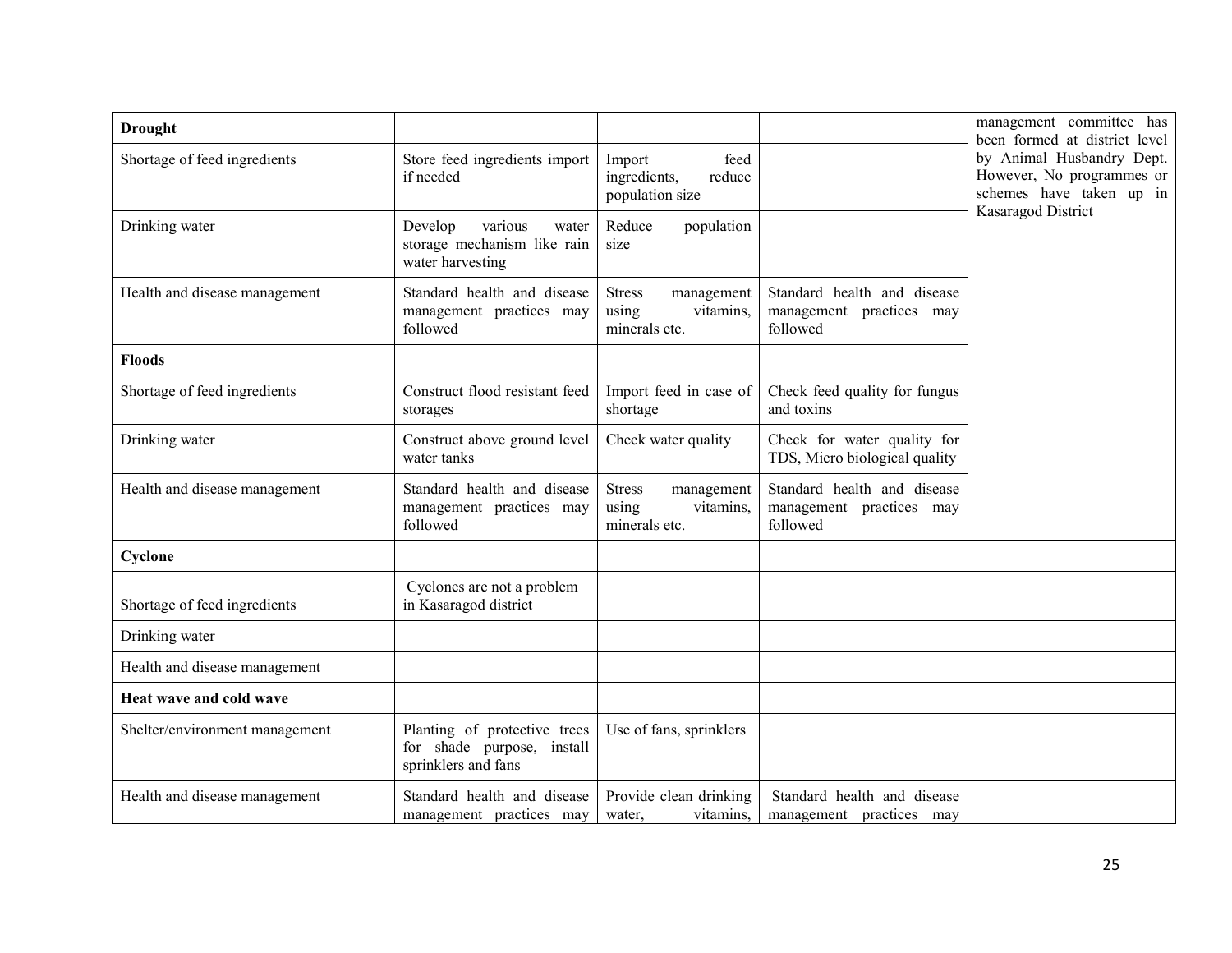| followed<br>$\cdots$ $\cdots$ | electrolytes.       | ice     | followed |  |
|-------------------------------|---------------------|---------|----------|--|
|                               | Reduce              | housing |          |  |
|                               | density<br>$\cdots$ |         |          |  |

# 2.5.3 Fisheries/ Aquaculture

|                                                                       | <b>Suggested contingency measures</b>                             |                                                                                                            |                                                                        |
|-----------------------------------------------------------------------|-------------------------------------------------------------------|------------------------------------------------------------------------------------------------------------|------------------------------------------------------------------------|
|                                                                       | Before the event                                                  | During the event                                                                                           | After the event                                                        |
| 1) Drought                                                            |                                                                   |                                                                                                            |                                                                        |
| A. Capture                                                            |                                                                   |                                                                                                            |                                                                        |
| Marine                                                                | Not applicable                                                    | Support for fisher men community                                                                           | Support for fisher men community                                       |
| Inland                                                                |                                                                   |                                                                                                            |                                                                        |
| (i) Shallow water depth due to<br>insufficient rains/inflow           | Early harvest and disposal                                        | Support the farmers. Storage of<br>Brooder stock.                                                          | Intensive<br>culture<br>operations                                     |
| (ii) Changes in water quality                                         | Early harvest and disposal                                        | Support the farmers.<br>Storage of<br>Brooder stock                                                        | Intensive<br>culture<br>operations                                     |
| <b>B.</b> Aquaculture                                                 |                                                                   |                                                                                                            |                                                                        |
| (i) Shallow water in ponds due to<br>insufficient rains/inflow        | Promote short term culture species.<br>Early harvest and disposal | Support the farmers. Storage of<br>Brooder stock. Soil treatment, river<br>water pumping wherever feasible | Intensive culture<br>operations<br>Controlled release of brooder stock |
| (ii) Impact of salt load build up in ponds<br>change in water quality | <b>NA</b>                                                         | <b>NA</b>                                                                                                  | Not applicable                                                         |
| 2) Floods                                                             |                                                                   |                                                                                                            |                                                                        |
| A. Capture                                                            |                                                                   |                                                                                                            |                                                                        |
| Marine                                                                | <b>NA</b>                                                         | <b>NA</b>                                                                                                  | <b>NA</b>                                                              |
| Inland                                                                | Usual practices may be followed                                   | Replace suitable gears for flood<br>situation                                                              | $\overline{\phantom{a}}$                                               |
| (i) Average compensation paid due to<br>loss of human life            | --                                                                | Rupees 3 lakhs insurance coverage<br>for accidental death while fishing.                                   | Compensation to be paid by Fisheries<br>Department.                    |
| (ii) No. of boats / nets/damaged                                      |                                                                   | $2 - 3$ boats per year                                                                                     | Compensation to be paid by Fisheries                                   |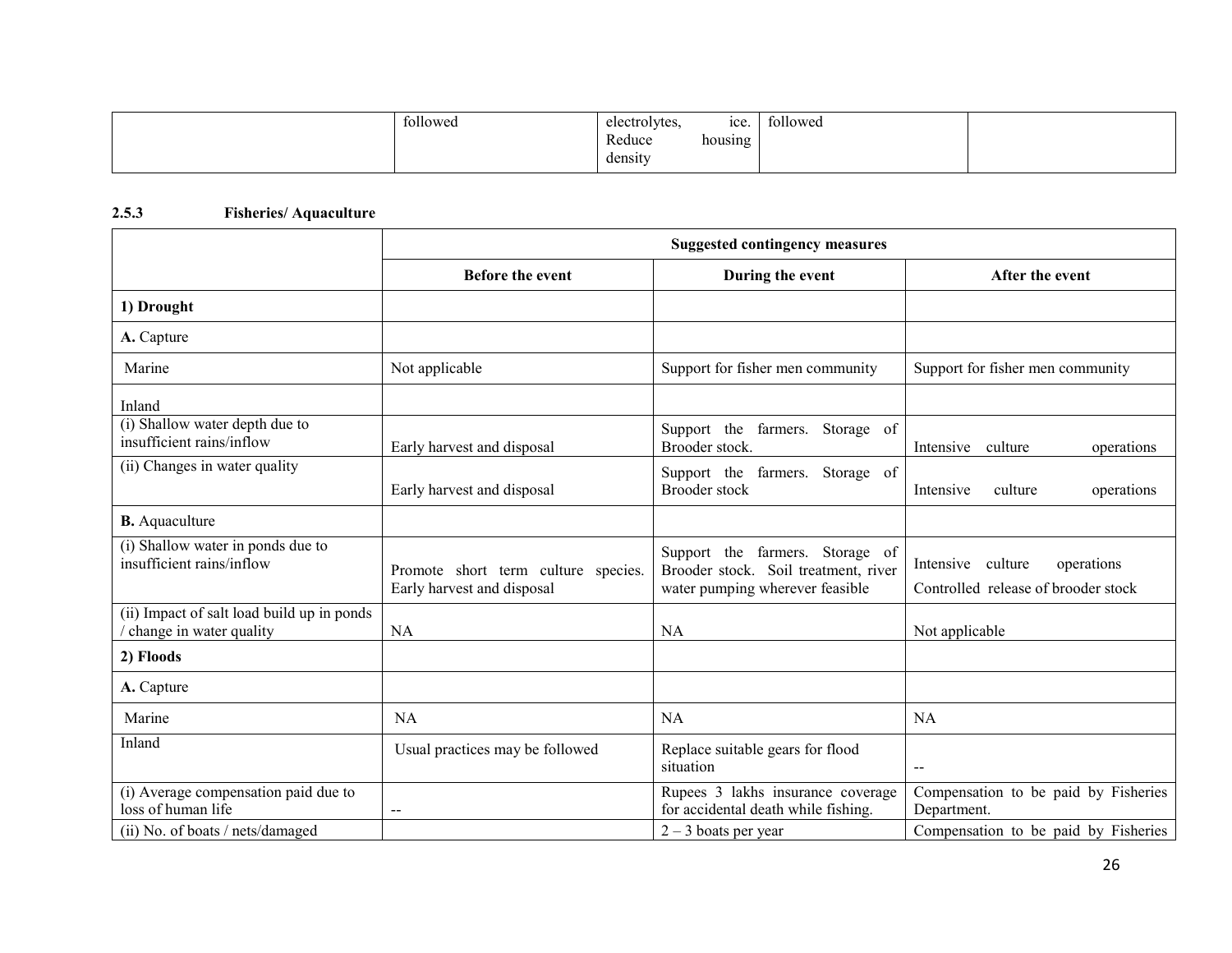|                                                                 |                                                                                                                            |                                                                                                                                                              | Department.                                                       |
|-----------------------------------------------------------------|----------------------------------------------------------------------------------------------------------------------------|--------------------------------------------------------------------------------------------------------------------------------------------------------------|-------------------------------------------------------------------|
| (iii) No.of houses damaged                                      |                                                                                                                            | $100 - 150$ houses damaged per year                                                                                                                          | Compensation to be paid by Fisheries<br>Department.               |
| (iv) Loss of stock                                              | Loss of stock due to change in water<br>quality - due to oxygen depletion<br>because of algal bloom during post<br>monsoon | Loss of stock due to change in water<br>quality – due to oxygen depletion<br>because of algal bloom during post<br>monsoon                                   | Drainage and Cleaning of flood water<br>and replacing new stocks. |
| (v) Changes in water quality                                    |                                                                                                                            |                                                                                                                                                              |                                                                   |
| (vi) Health and diseases                                        |                                                                                                                            |                                                                                                                                                              |                                                                   |
| <b>B.</b> Aquaculture                                           |                                                                                                                            |                                                                                                                                                              |                                                                   |
| (i) Inundation with flood water                                 | Mussel culture is usually observed in<br>some parts of Kasaragod District                                                  | Flood not seen during culture period<br>which falls during post monsoon<br>period                                                                            |                                                                   |
| (ii) Water continuation and changes in<br>water quality         |                                                                                                                            | Change in water with respect to<br>colour, odor observed during flood<br>season for a week which is a<br>temporary phenomenon. No special<br>measure is need |                                                                   |
| (iii) Health and diseases                                       |                                                                                                                            |                                                                                                                                                              |                                                                   |
| (iv) Loss of stock and inputs (feed,<br>chemicals etc)          |                                                                                                                            | Growth retardation seen during<br>continued flood situations.                                                                                                |                                                                   |
| (v) Infrastructure damage (pumps,<br>aerators, huts etc)        |                                                                                                                            | Damages to raft are seen. No special<br>measures recommended                                                                                                 |                                                                   |
| 3. Cyclone / Tsunami                                            |                                                                                                                            |                                                                                                                                                              |                                                                   |
| A. Capture                                                      |                                                                                                                            |                                                                                                                                                              |                                                                   |
| Marine                                                          |                                                                                                                            |                                                                                                                                                              |                                                                   |
| (i) Average compensation paid due to<br>loss of fishermen lives |                                                                                                                            | Not applicable                                                                                                                                               |                                                                   |
| (ii) Avg. no. of boats / nets/damaged                           |                                                                                                                            | Nets, raft losses. $5 - 6$ families                                                                                                                          |                                                                   |